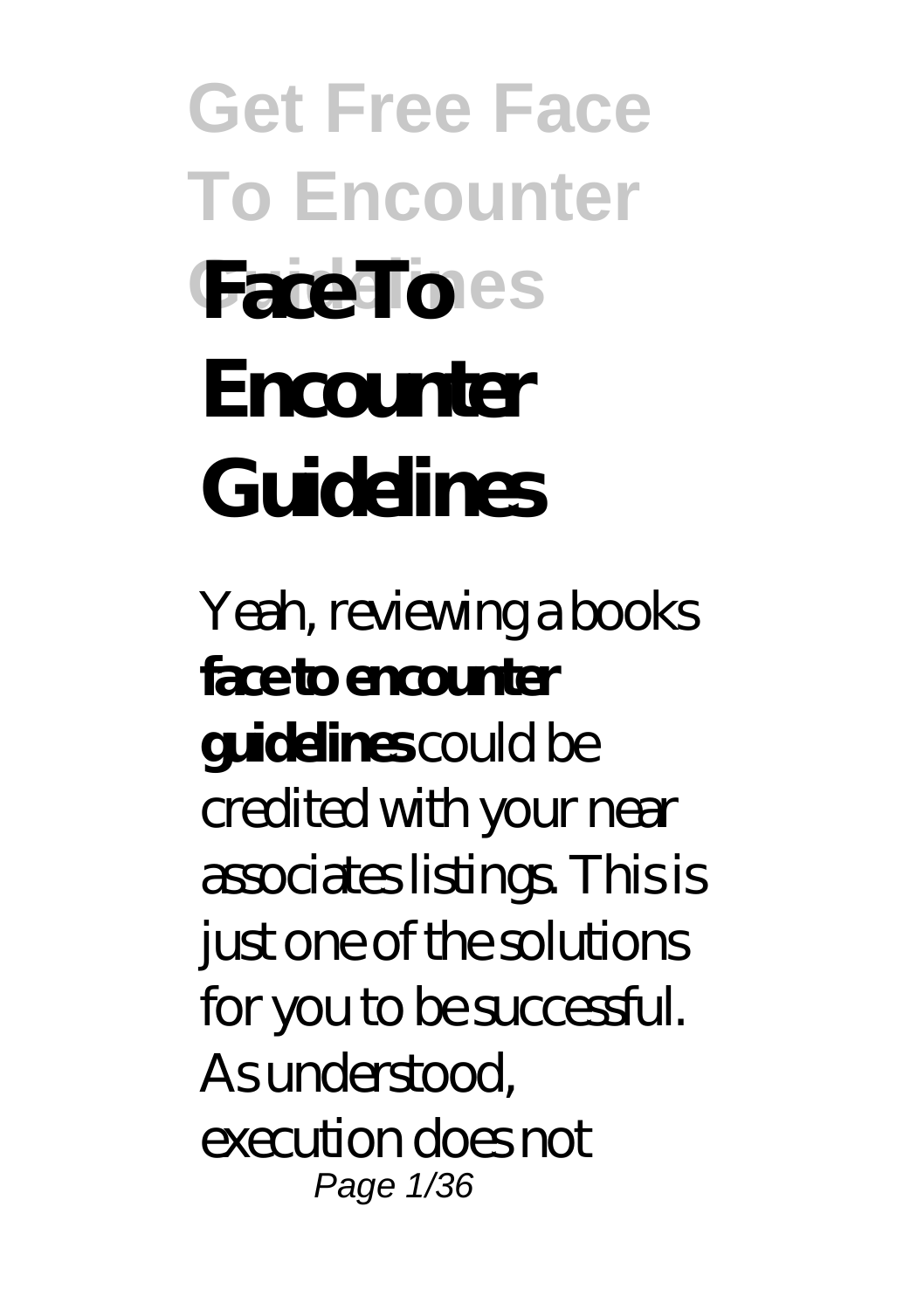#### **Get Free Face To Encounter** recommend that you have wonderful points.

Comprehending as well as settlement even more than new will meet the expense of each success. neighboring to, the proclamation as capably as perspicacity of this face to encounter guidelines can be taken as well as picked to act.

Page 2/36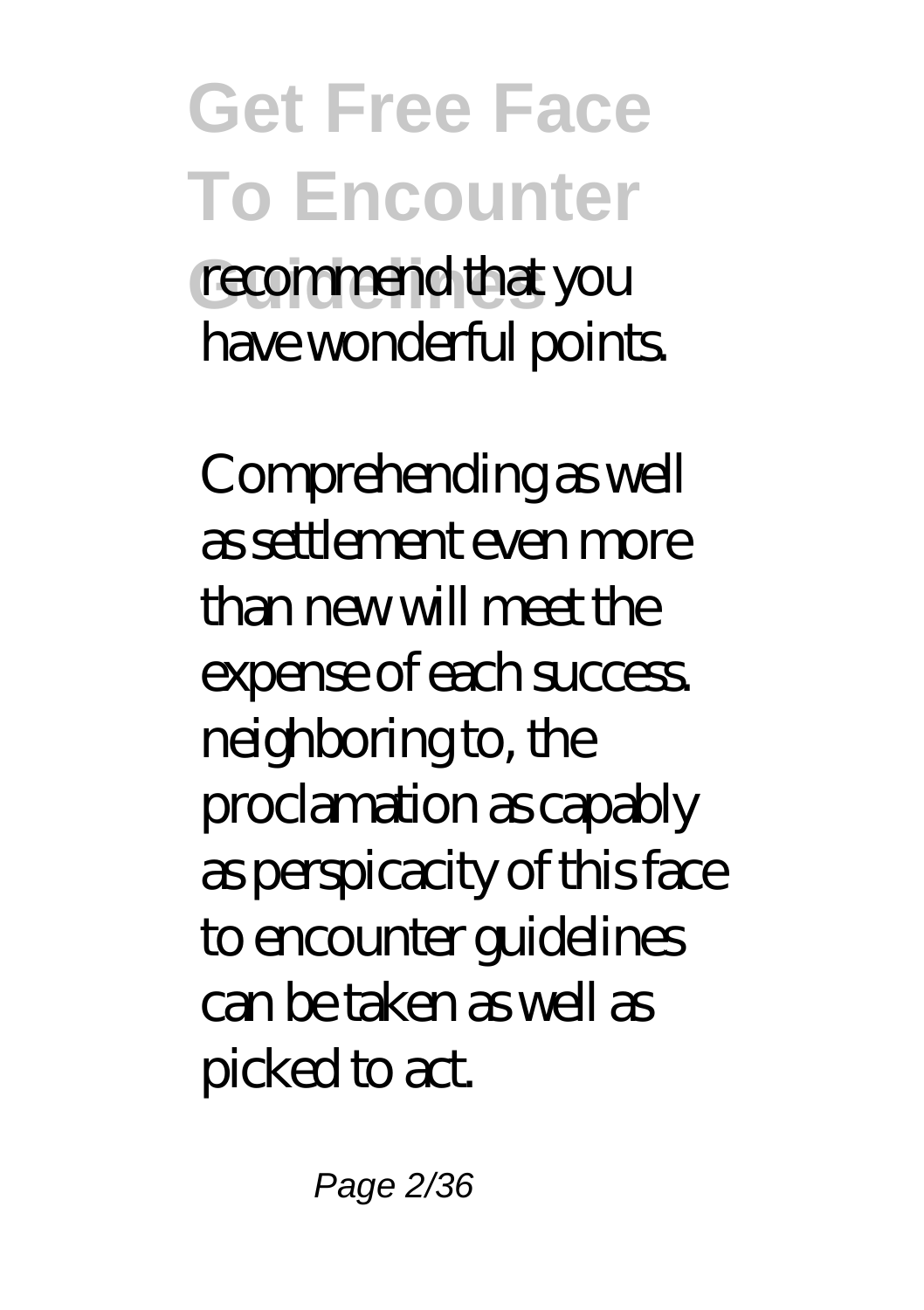#### **Get Free Face To Encounter Fan Morris | Why the** West Rules -- For Now 10 Rules for Dealing with Police (Full-Length) Dungeon Masters Guide To Curse Of Strahd - Part 1 How to Make Your Own Bookface Photos *The Books That*

*Made Me: \"Letting Go\"*

Free Audio Book Preview ~ Face-to-Face Appearances from Jesus Page 3/36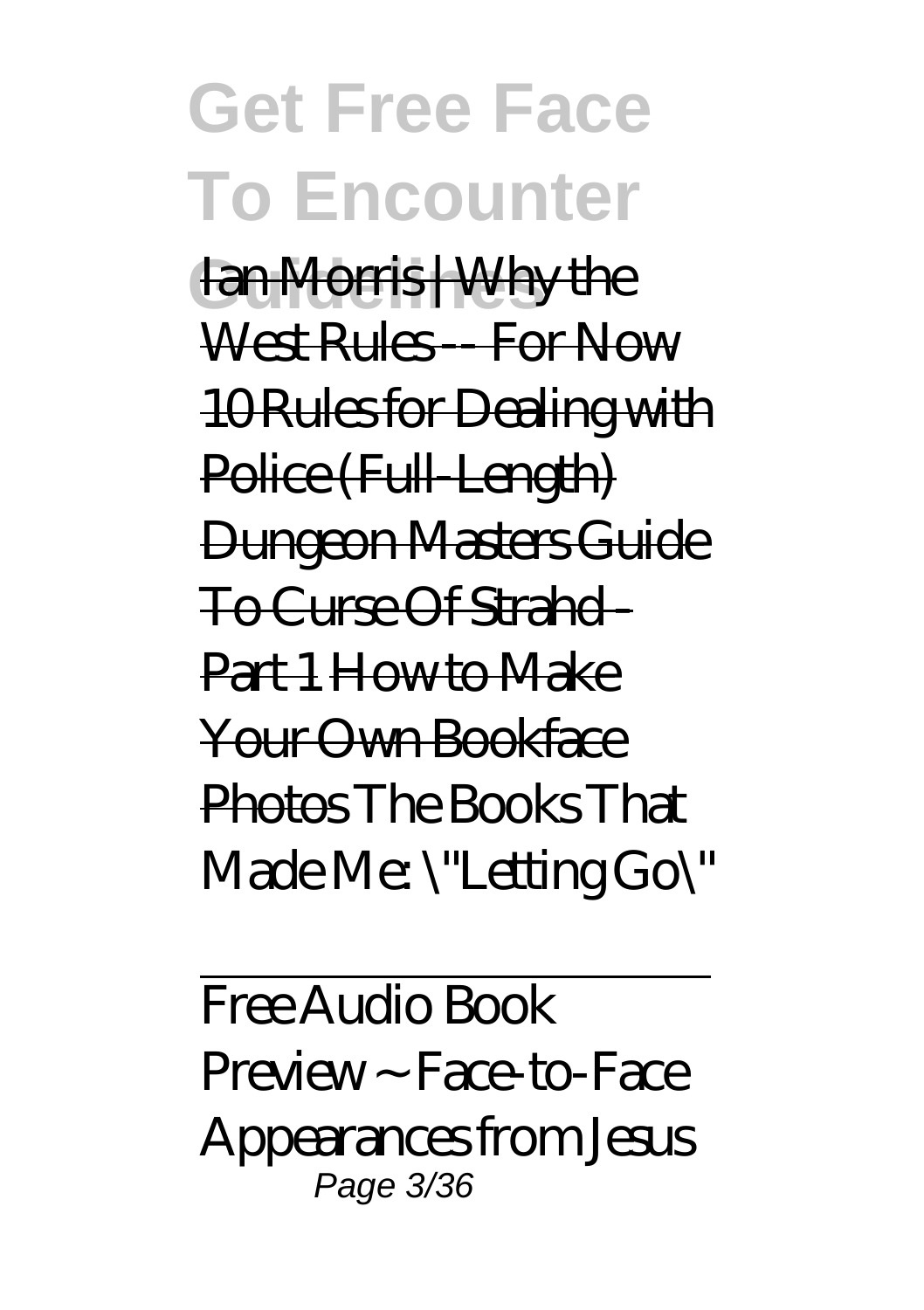**Get Free Face To Encounter Guidelines** ~ David TaylorHow To Make Your Own #Bookface! Face 2 Face Encounters - Profiles from the Book of John: The Samaritan Woman Face 2 Face Encounters - Profiles from the Book of John: Nathanael  $(5.21.17)$  iPhone  $12-$ Complete Beginners Guide *How to Run Downtime in Dungeons and Dragons 5e* THE Page 4/36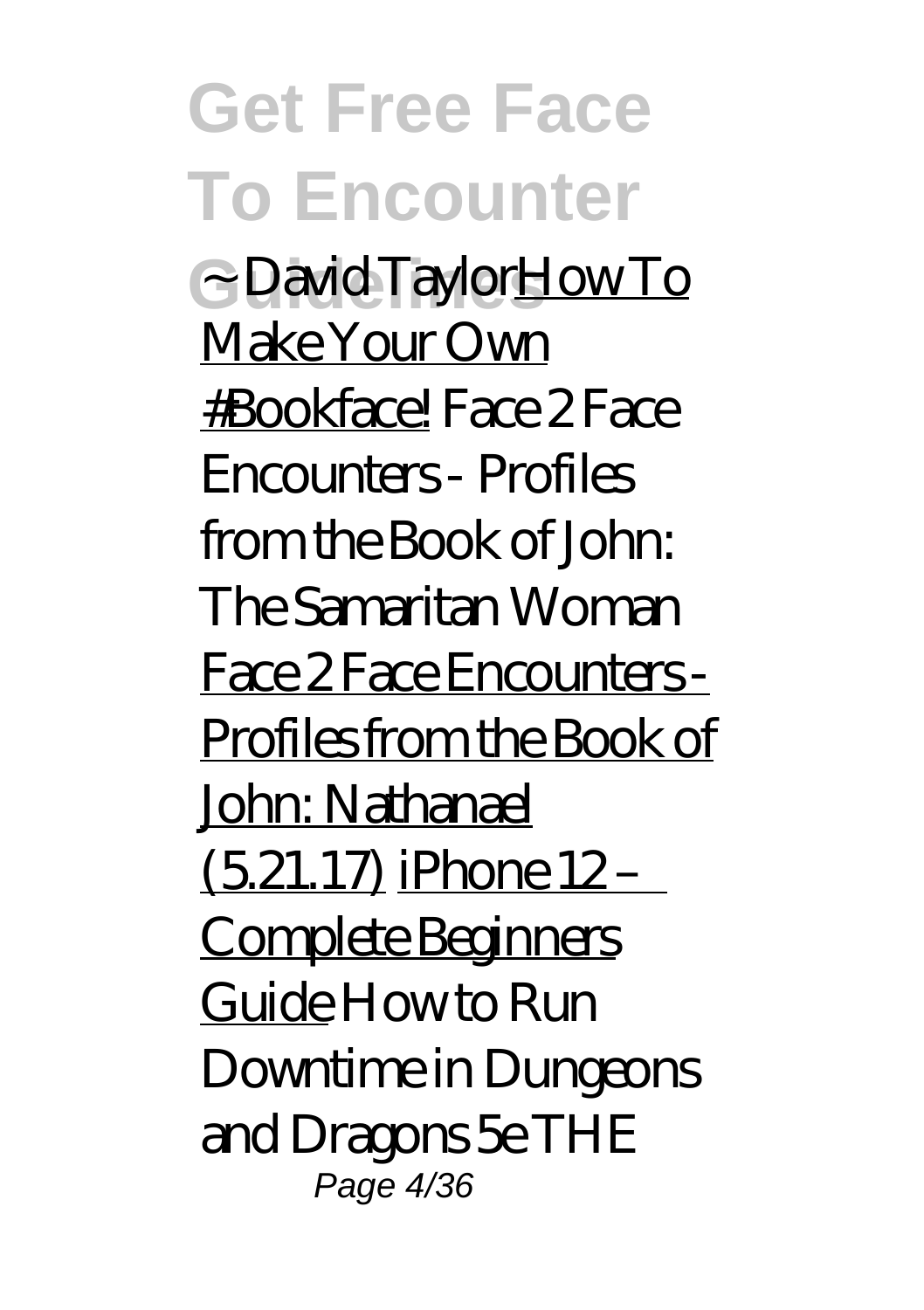**Get Free Face To Encounter Guidelines** NOOBS GUIDE TO FINISHING YOUR FIRST BOOK *iPhone 11 – Complete Beginners Guide* ALL OF TERRARIA IN 8 MINS! Terraria Progression Guide! Step by Step Guide for Beginners 2020! Dragon Age - An Entire Series Retrospective and Analysis iPhone X – Complete Beginners Page 5/36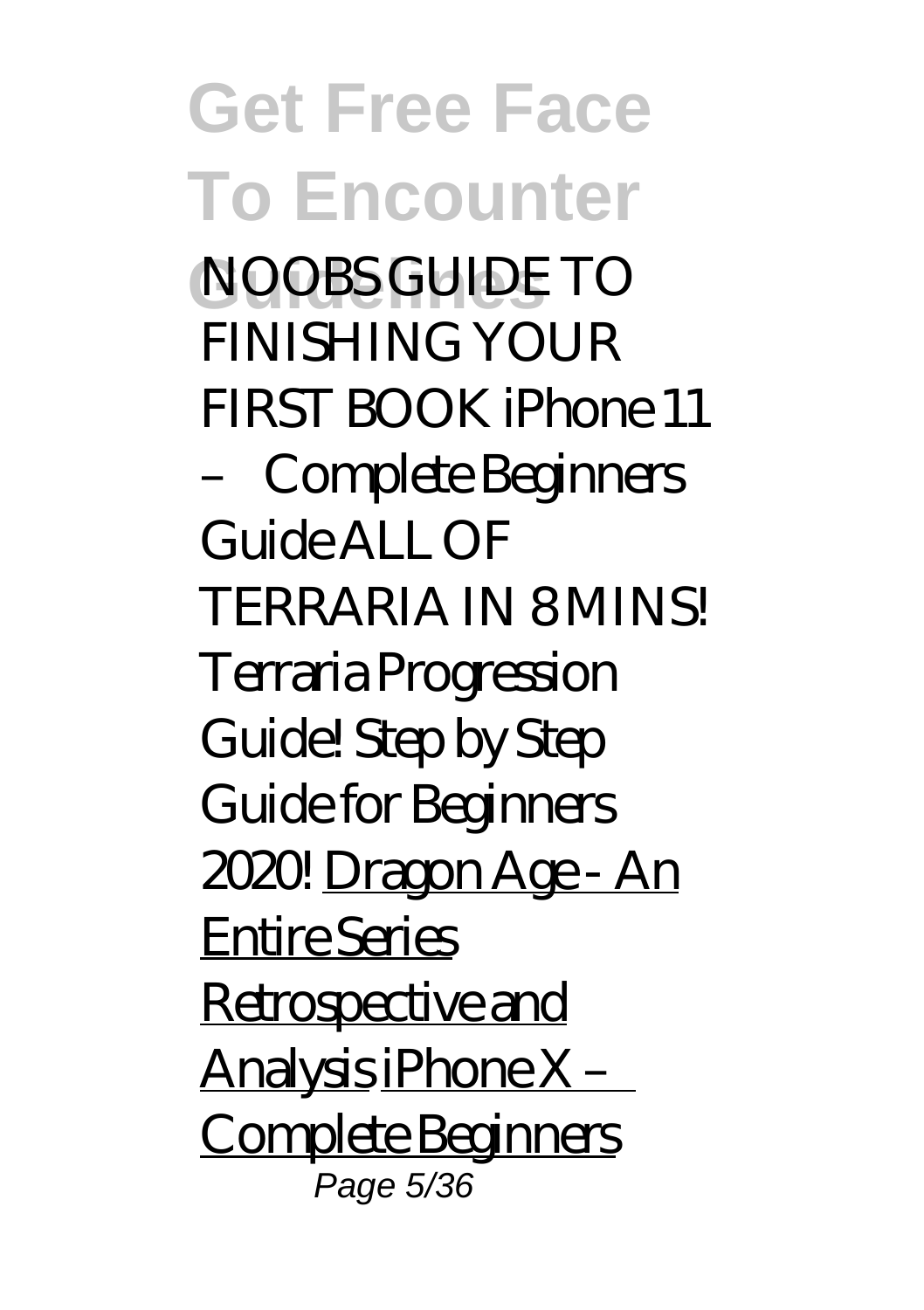#### **Get Free Face To Encounter** Guide iPhone – The Complete Beginners Guide The Head of a Satanic Temple Explains Satanism *Beyond Alpha Podcast | How to Respond to Rude People? book face Face To Encounter Guidelines* Face-to-Face Encounter requirements applicable to certain DMEPOS items: For all items requiring a face-to-face Page 6/36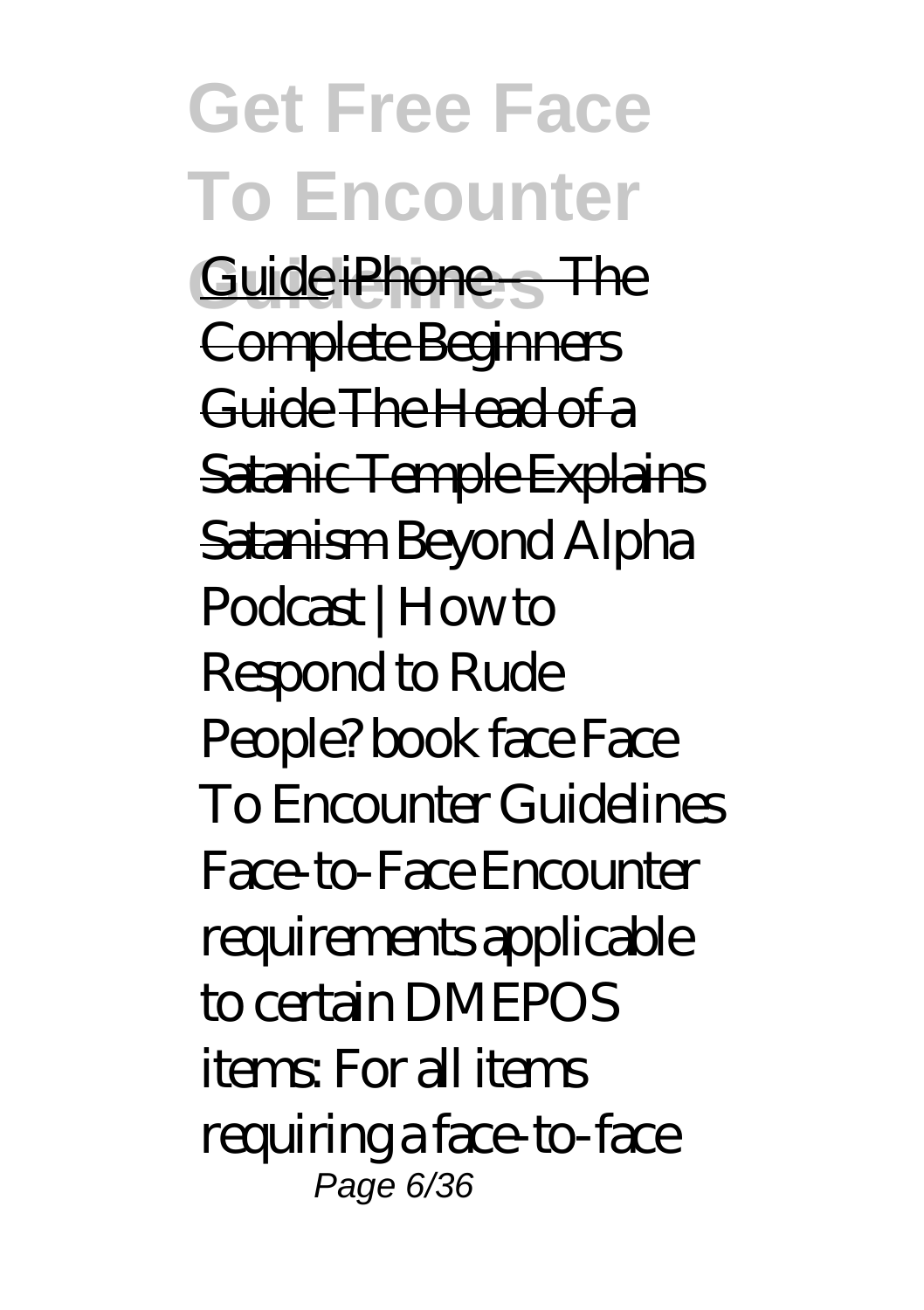**Guidelines** encounter, a practitioner visit is required within six months preceding the order. The encounter must be used to gather subjective and objective information associated with diagnosing, ...

*Durable Medical Equipment, Prosthetics, Orthotics and ...* The Affordable Care Act (ACA) established a face-Page 7/36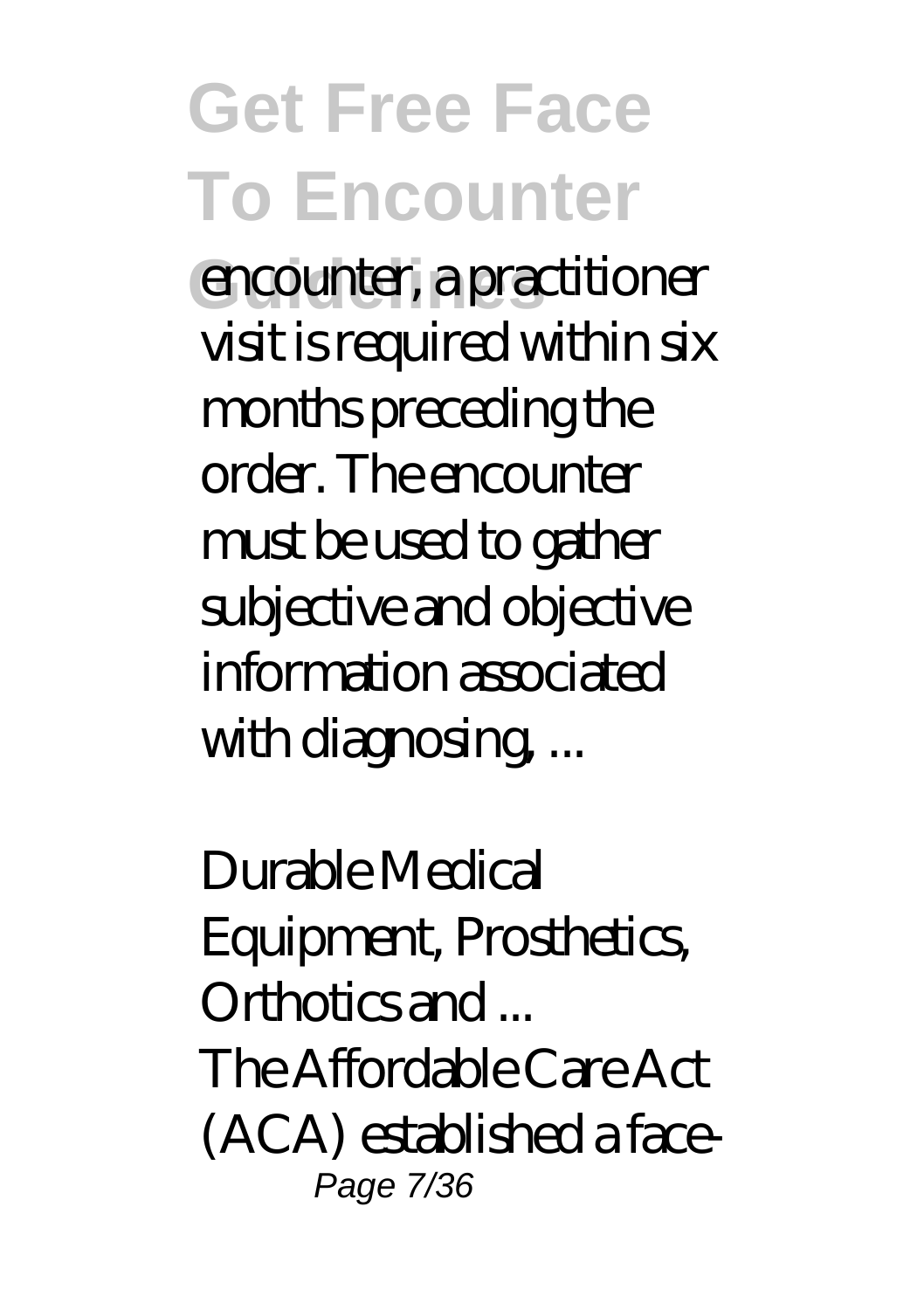**Guidelines** to-face encounter requirement for certification of eligibility for Medicare home health services, by requiring the certifying physician to document that he or she, or a nonphysician practitioner working with the physician, has seen the patient.

*Medicare Home Health* Page 8/36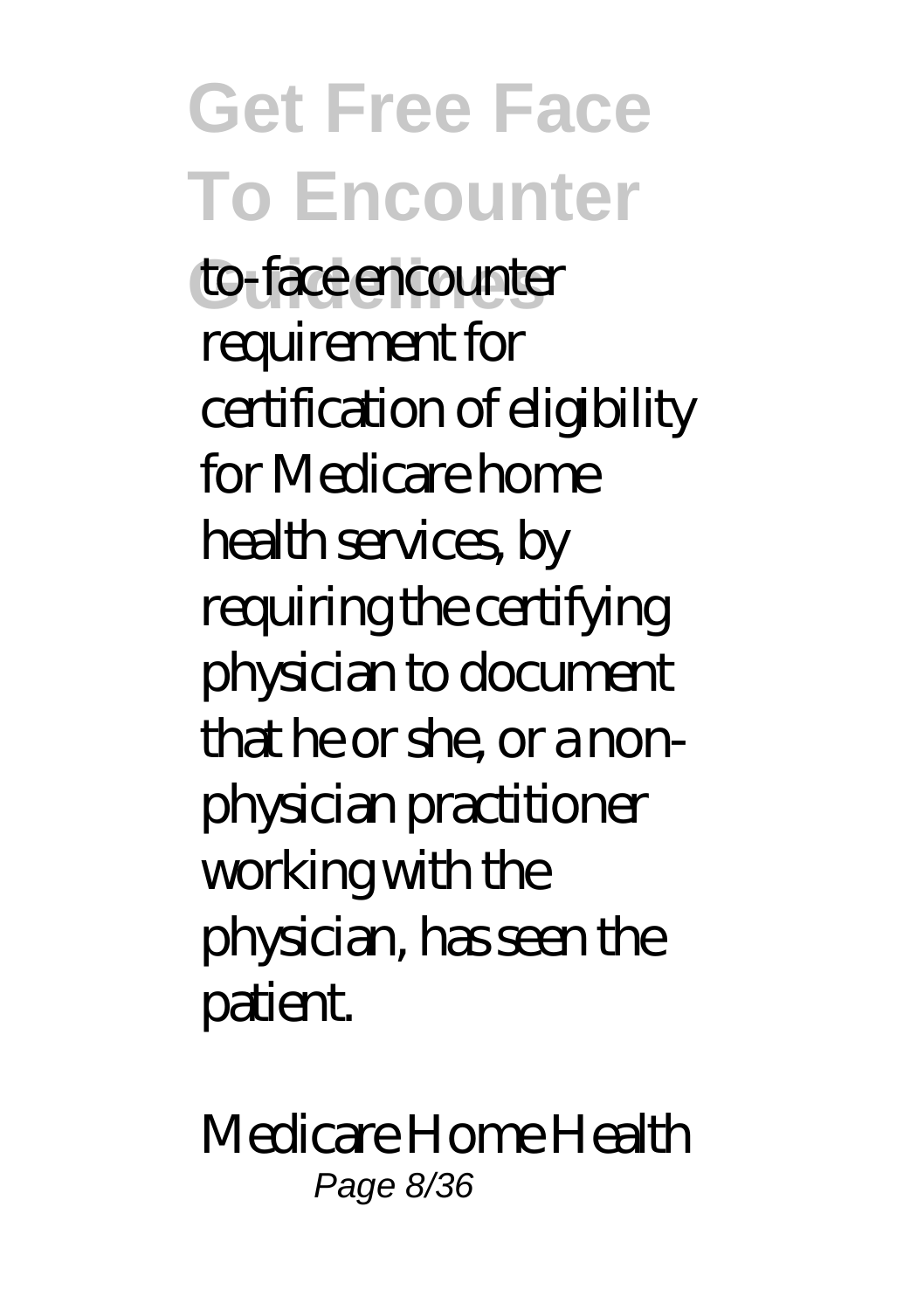**Guidelines** *Face-to-Face Encounter Requirement* Face-to-Face Overview.

• Mandated by the Affordable Care Act (ACA) • Condition for payment • Prior to certifying a patient's eligibility for the home health benefit, the certifying physician must document that he or she, or an allowed nonphysician practitioner Page 9/36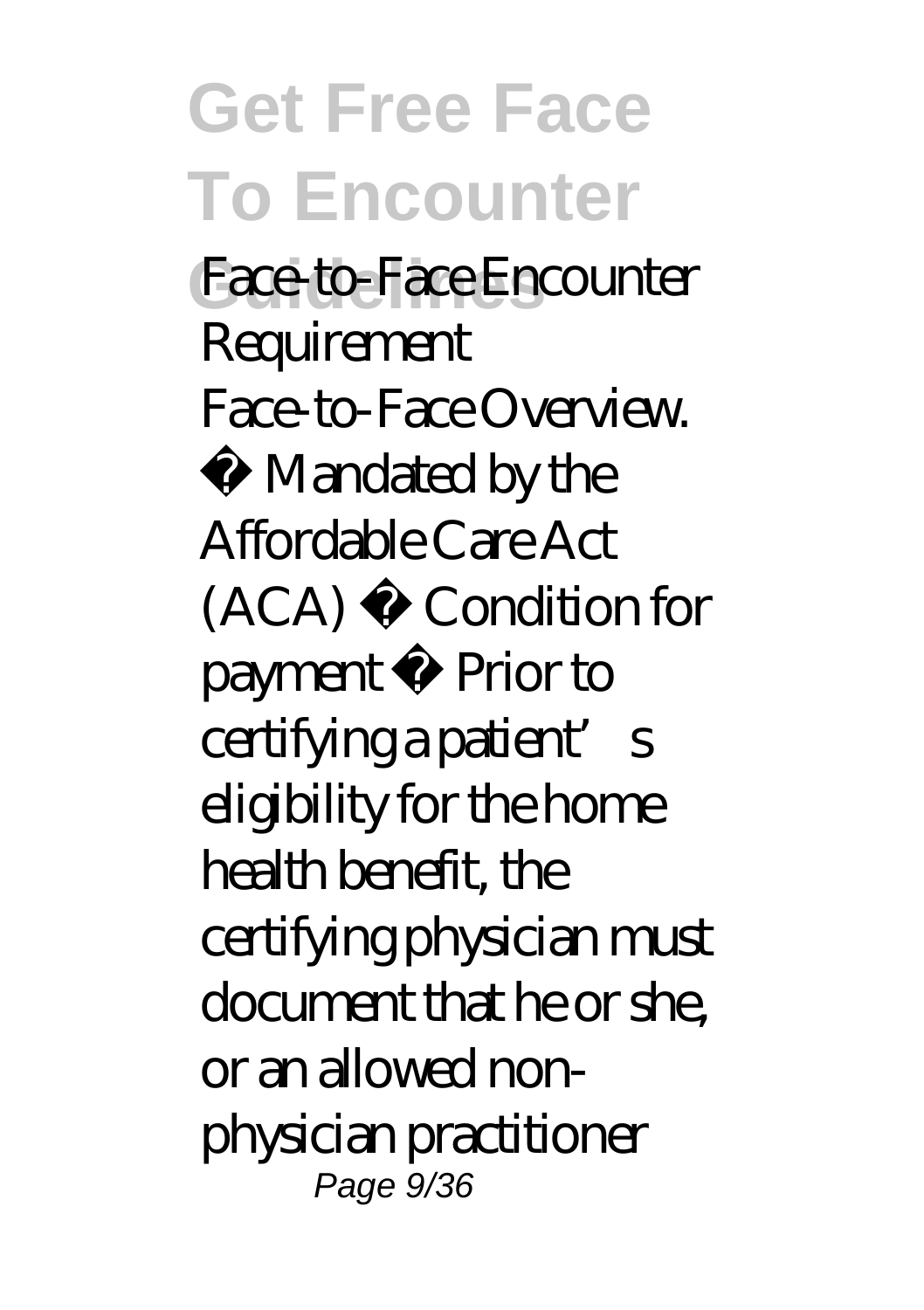**Get Free Face To Encounter Guidelines** (NPP) has had a face-toface encounter with the patient • Documentation regarding these encounters must be present on certifications for patients with starts of care on and after January 1, 2011.

*Medicare Home Health Face-to-Face Requirement* Page 10/36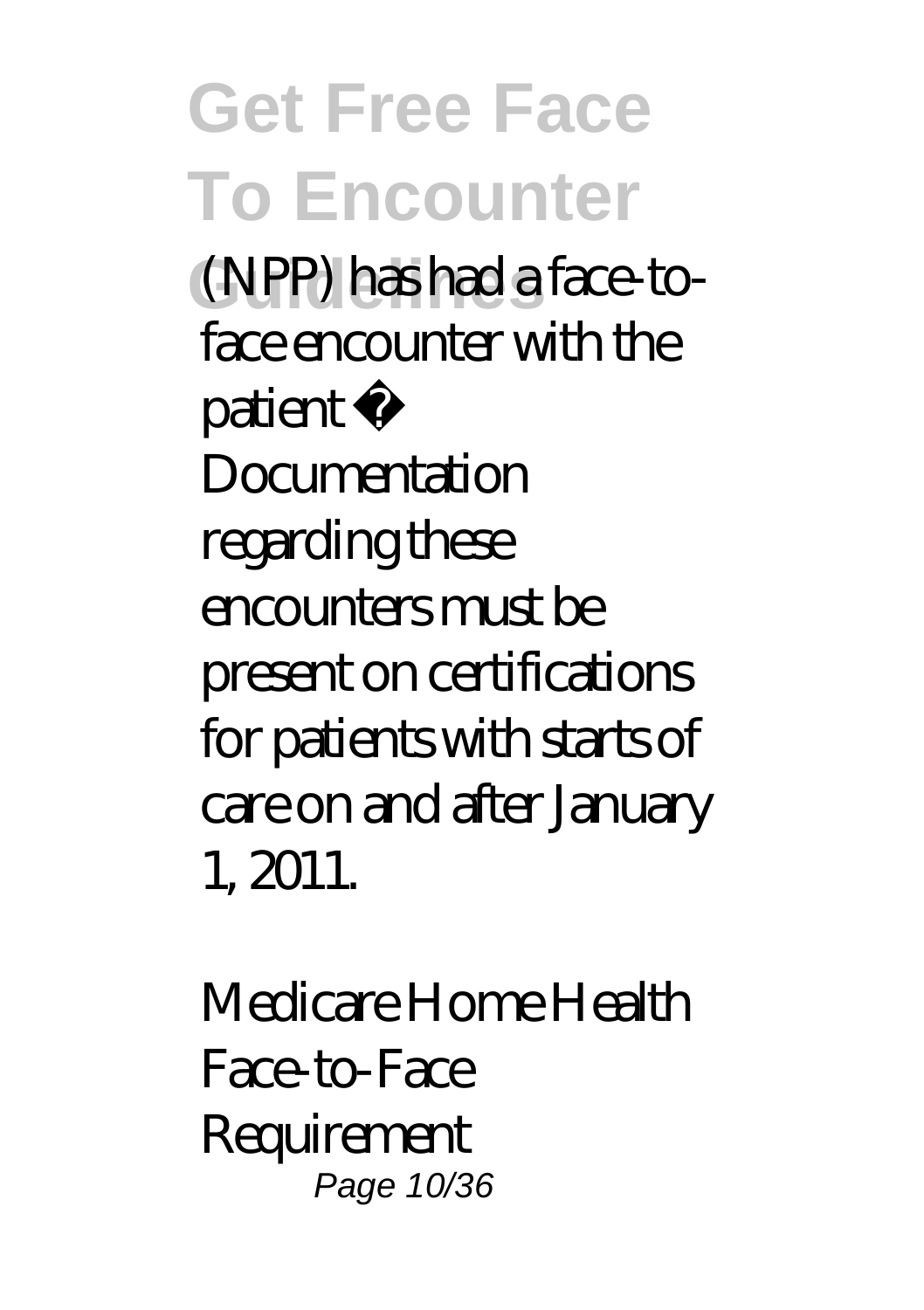#### **Get Free Face To Encounter Guidelines** Face To Encounter Guidelines The encounter must occur within the 6 months before the order is written for the DME. CMS will not start actively enforcing or expect full compliance with the DME face-toface requirements until further notice. The delay of enforcement only applies to the face-to-face Page 11/36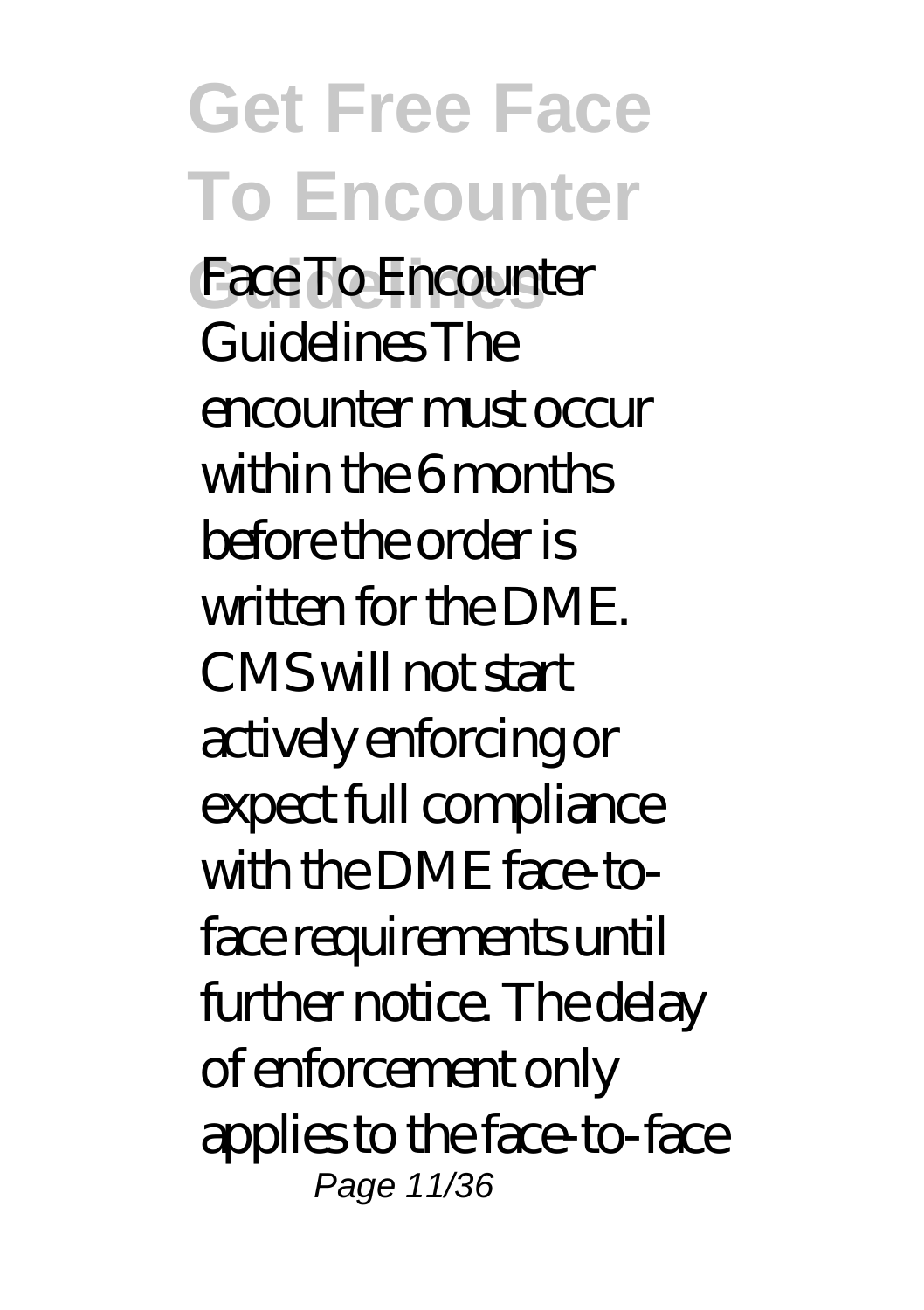requirements in CFR § 410.38(g) (3). Face-to-Face Encounter Requirement for Certain Durable ... Home

*Face To Encounter Guidelines* 4/30/20: CMS Updates Face to Face Home Health Requirement. Situation. Effective April 30, 2020, CMS is requiring that the Page 12/36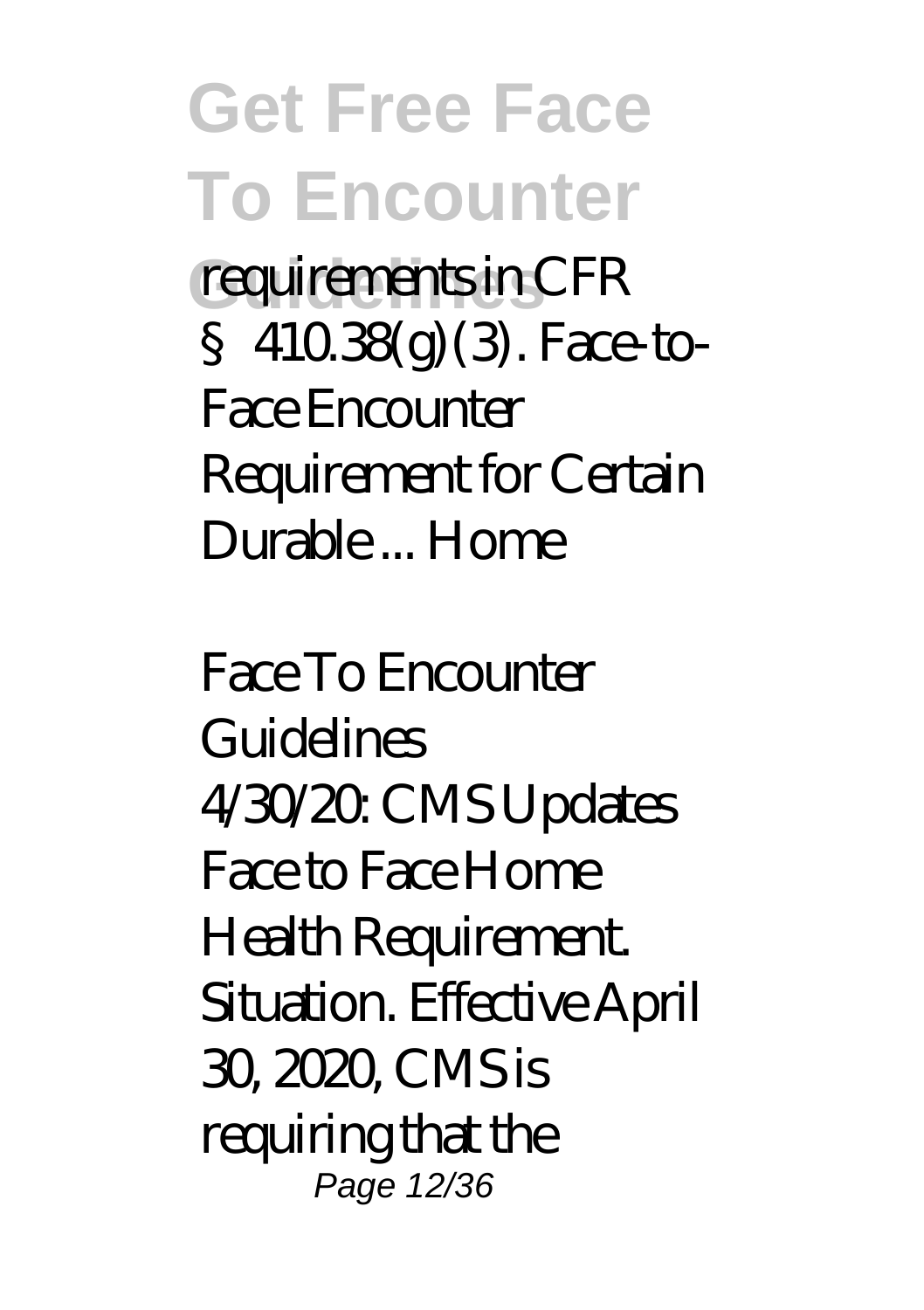practitioner who certifies home health for a patient is required to perform the Face to Face encounter, unless the patient is being admitted directly to home health from an acute or post-acute facility and has had a F2F encounter with an allowed practitioner in the facility.

*4/30/20: CMS Updates* Page 13/36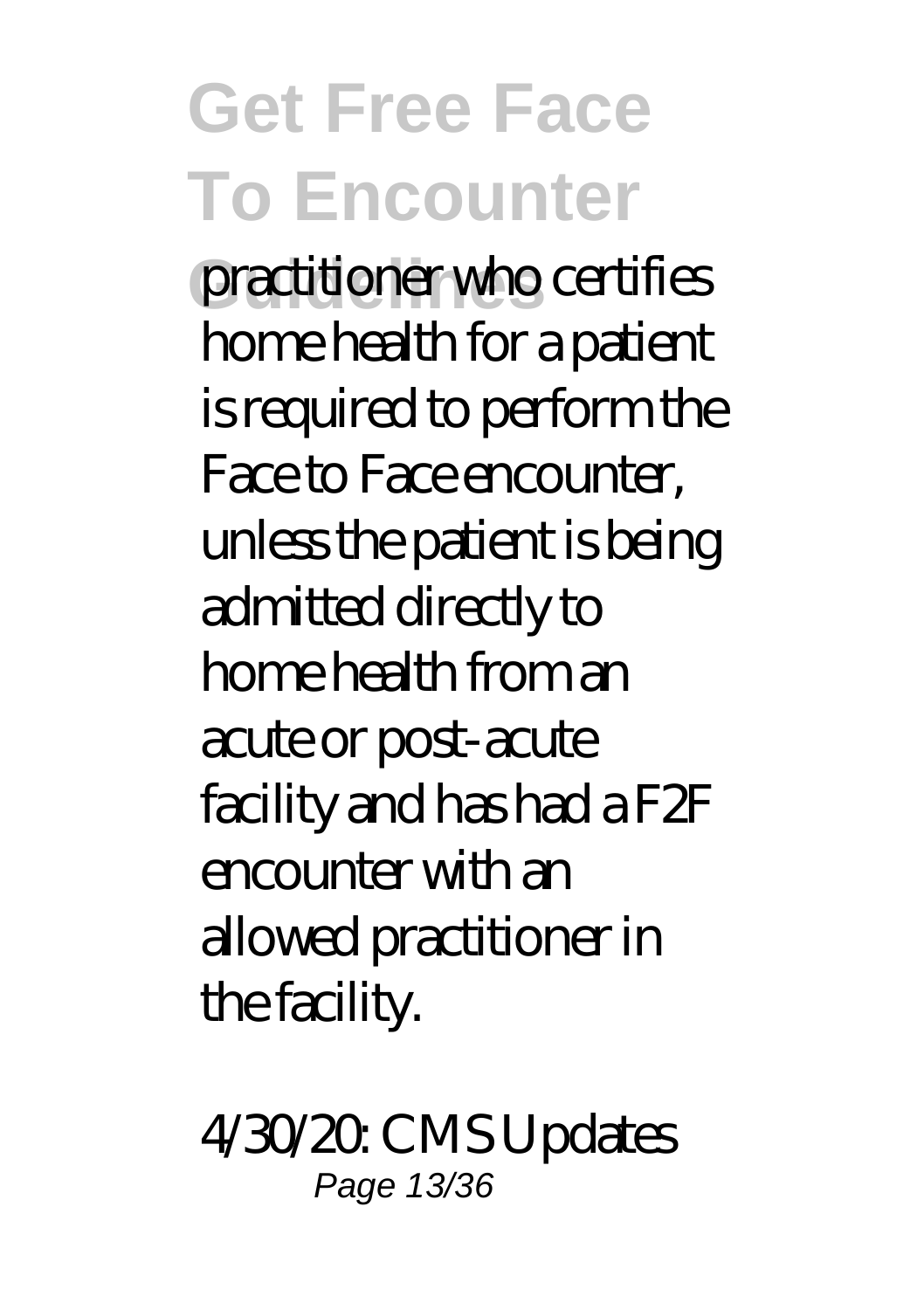**Get Free Face To Encounter Guidelines** *Face to Face Home Health Requirement* Face To Encounter Guidelines This is likewise one of the factors by obtaining the soft documents of this face to encounter guidelines by online. You might not require more era to spend to go to the ebook foundation as without difficulty as search for them. In some cases, you Page 14/36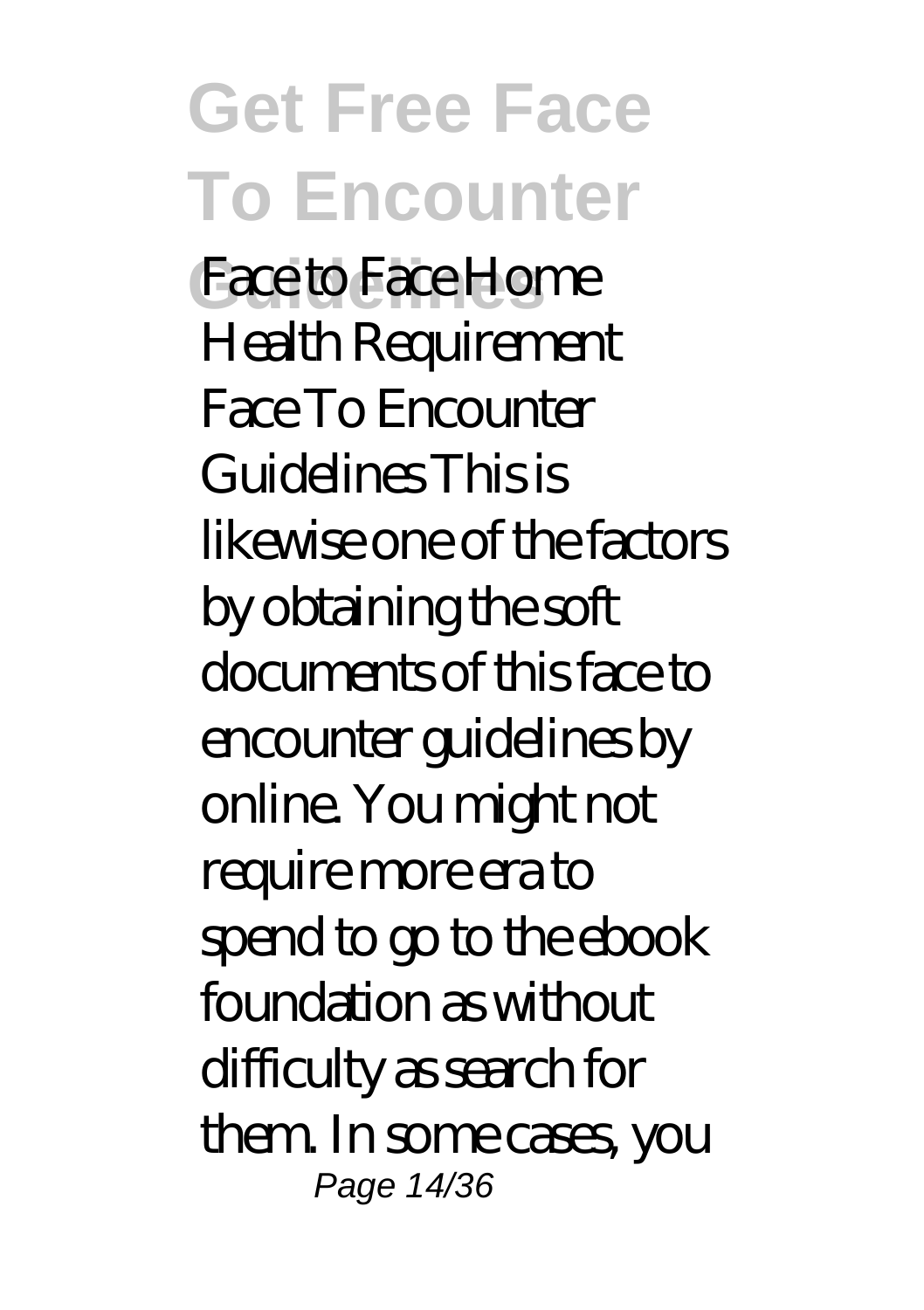**Guidelines** likewise pull off not discover the declaration face to encounter guidelines that you are looking for.

*Face To Encounter Guidelines orrisrestaurant.com* Face-to-Face Encounter Requirements Section 6407 of the Affordable Care Act established a face-to-face encounter Page 15/36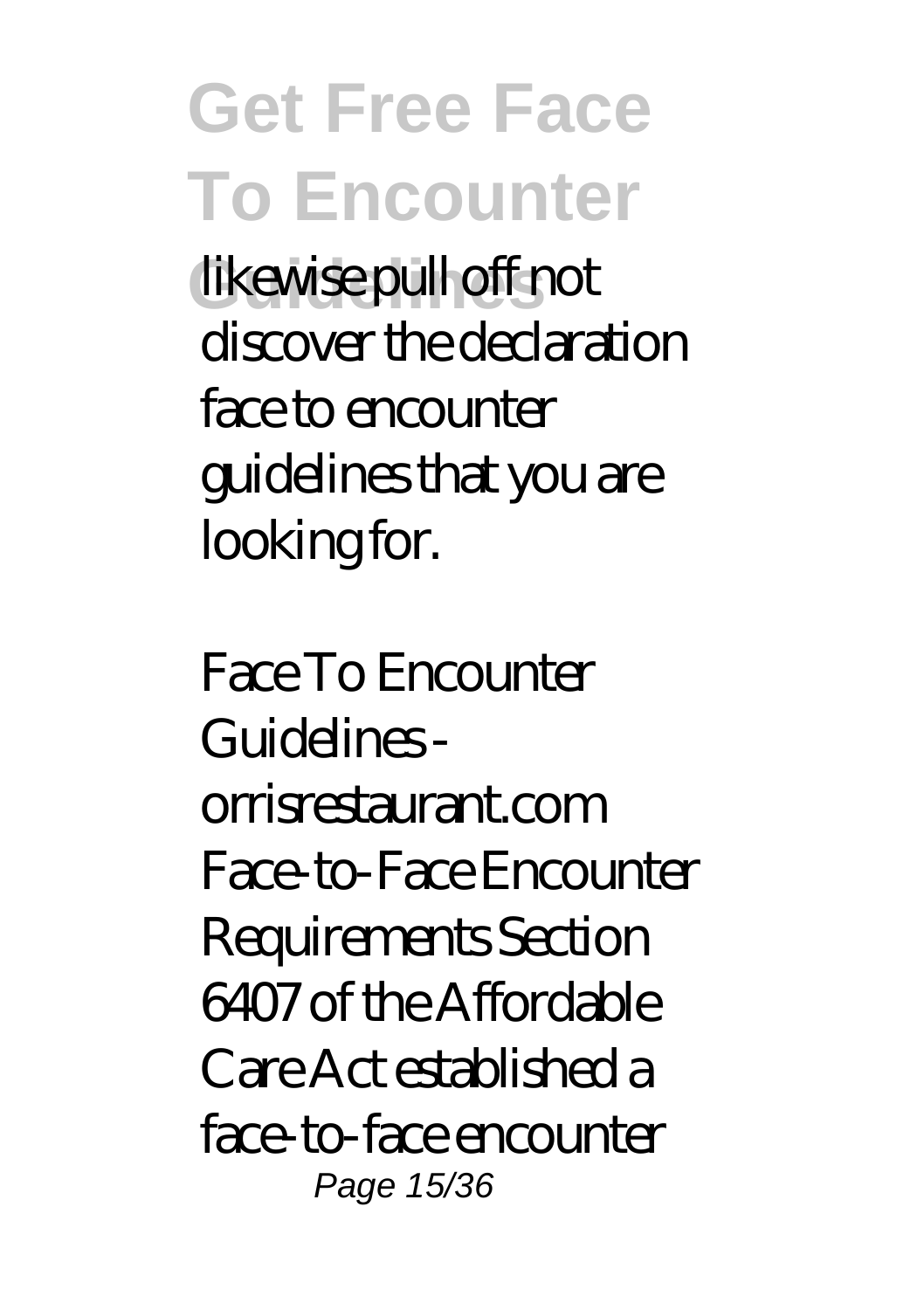requirement for certification of eligibility for Medicare home health services, by requiring the certifying physician to document that he or she, or an NPP working with the physician, has seen the patient.

*Physician Signature and Face-to-Face Encounter Requirements* Page 16/36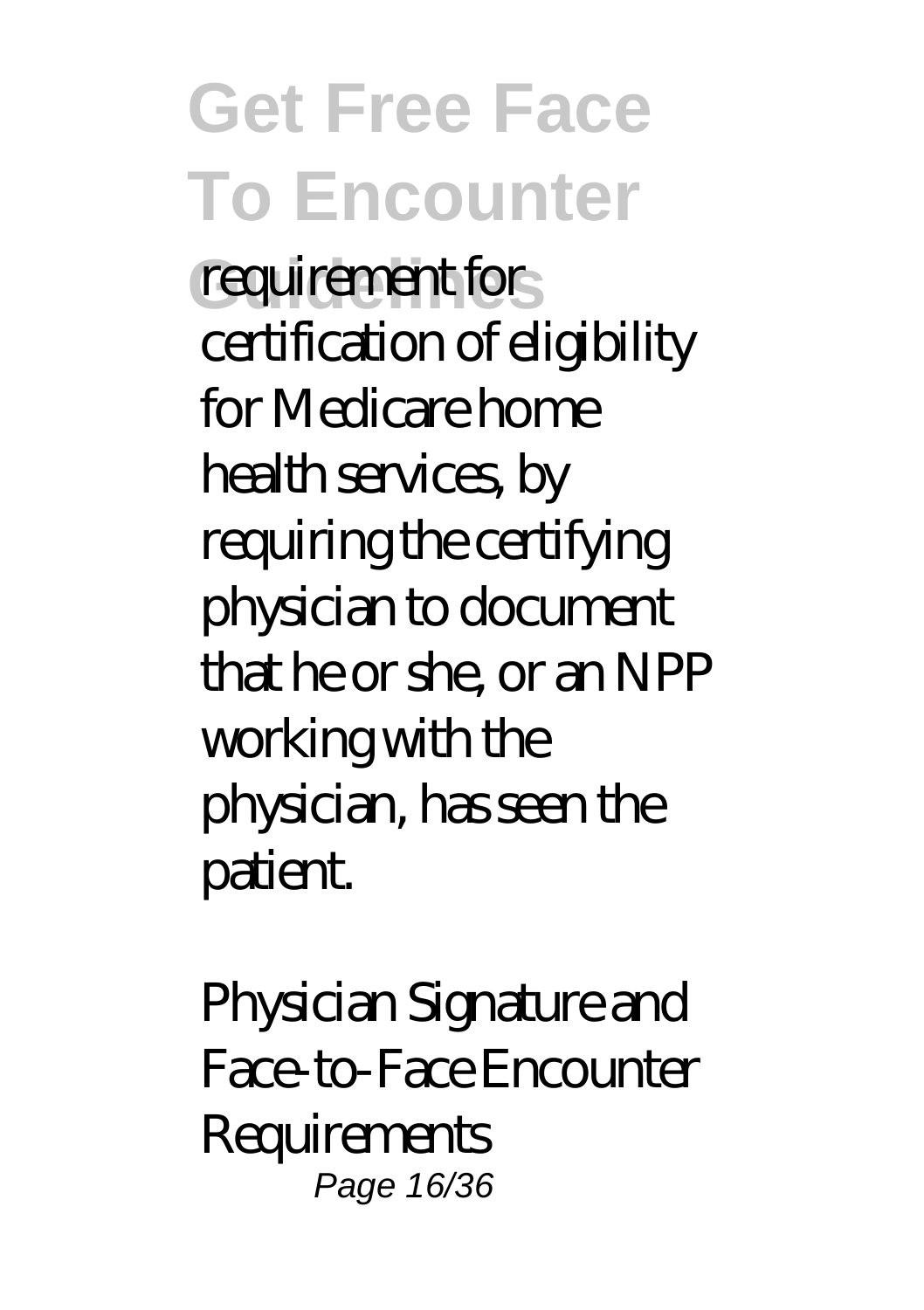#### **Get Free Face To Encounter Guidelines** Home Health Face-to-Face (FTF) Encounter. The initial (Start of Care) certification must include documentation that an allowed physician or nonphysician practitioner (NPP) had a face-to-face (FTF) encounter with the patient. The FTF encounter must be related to the primary reason for the home care admission. This Page 17/36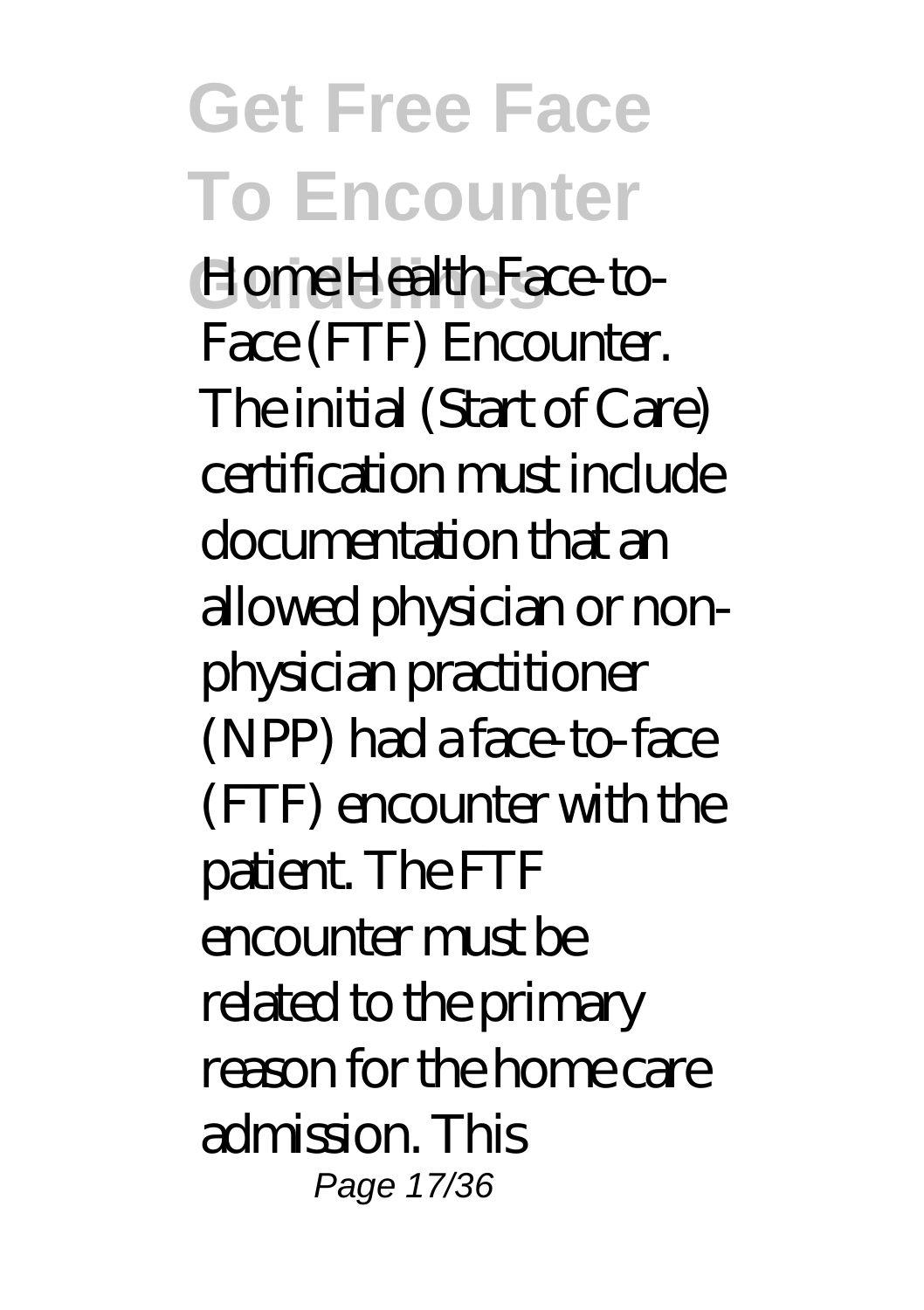#### **Get Free Face To Encounter** requirement is a condition of payment.

*Home Health Face-to-Face (FTF) Encounter* Timing of the Face-to-Face Encounter. The regulations establish that a F2F encounter must have occurred no more than 90 days prior to or within 30 days after the home health start of care date, and must be related Page 18/36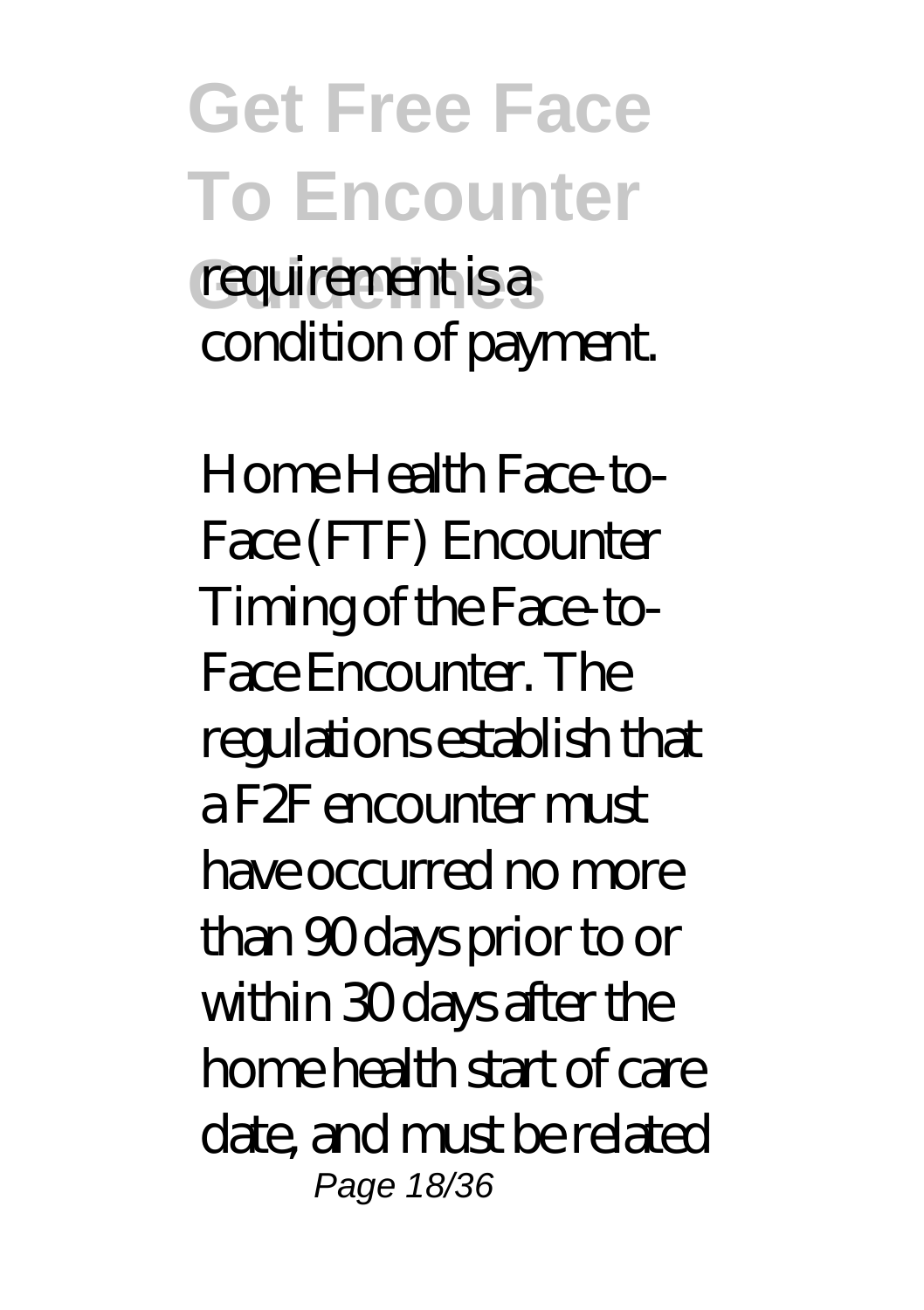to the primary reason that the patient requires home health services. A F2F encounter may occur by tele-health as provided in §1834(m) of the Social Security Act.

*Medicare Home Health Benefit's Face-to-Face Encounter ...* Step 1 (Face-to-Face Encounter Requirement) 1 Is a Face-to-Face Page 19/36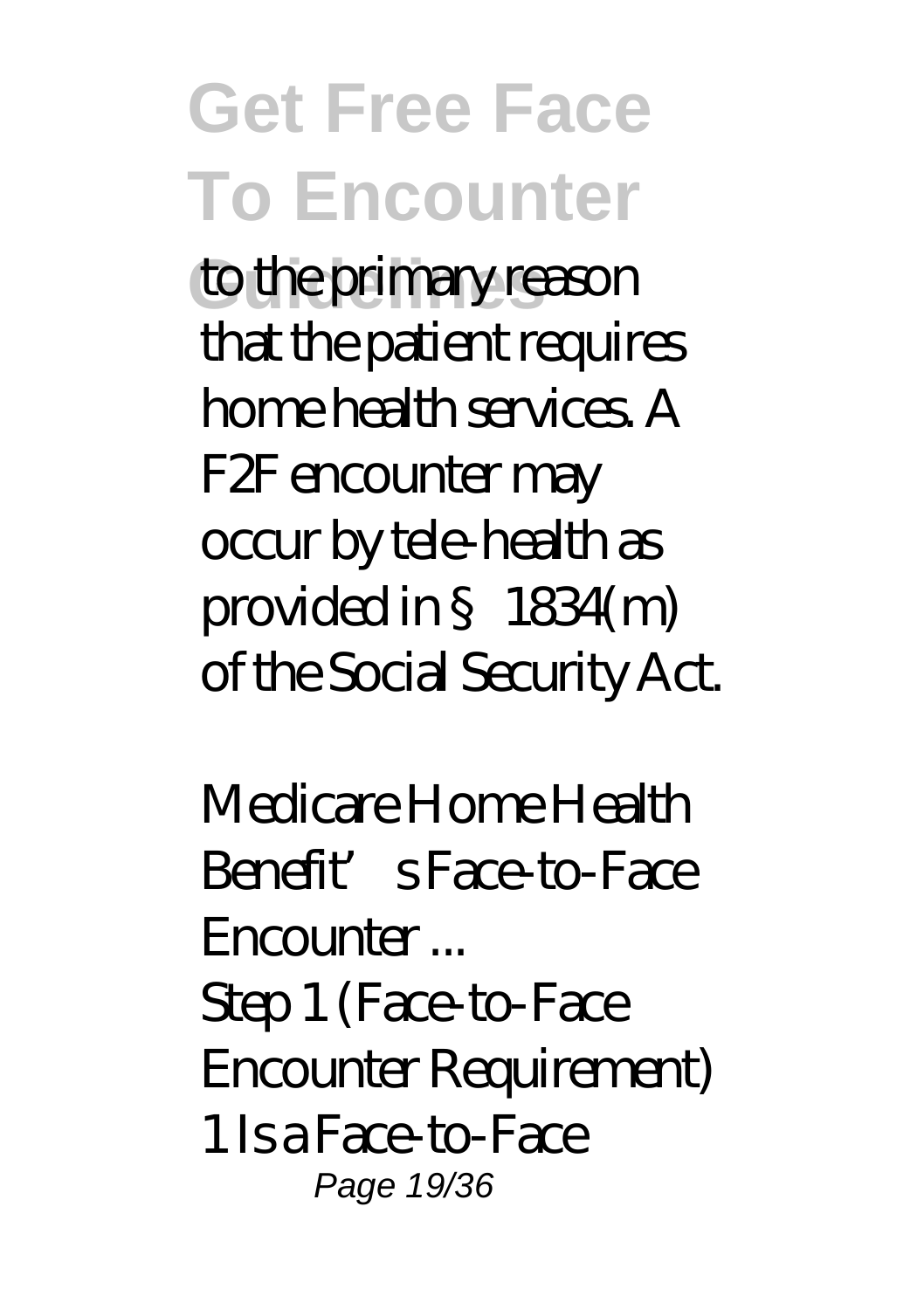Encounter note\* present?  $OYES ONO$  Was the Face-to-Face Encounter note signed and dated by an allowed provider type\*\*? 0. YES. D. NO. 1.2 . Was the Face-to-Face Encounter performed by an allowed physician or NPP\* \* ? D . YES . 0 . NO . 1.3 . Does the Face-to-Face Encounter ...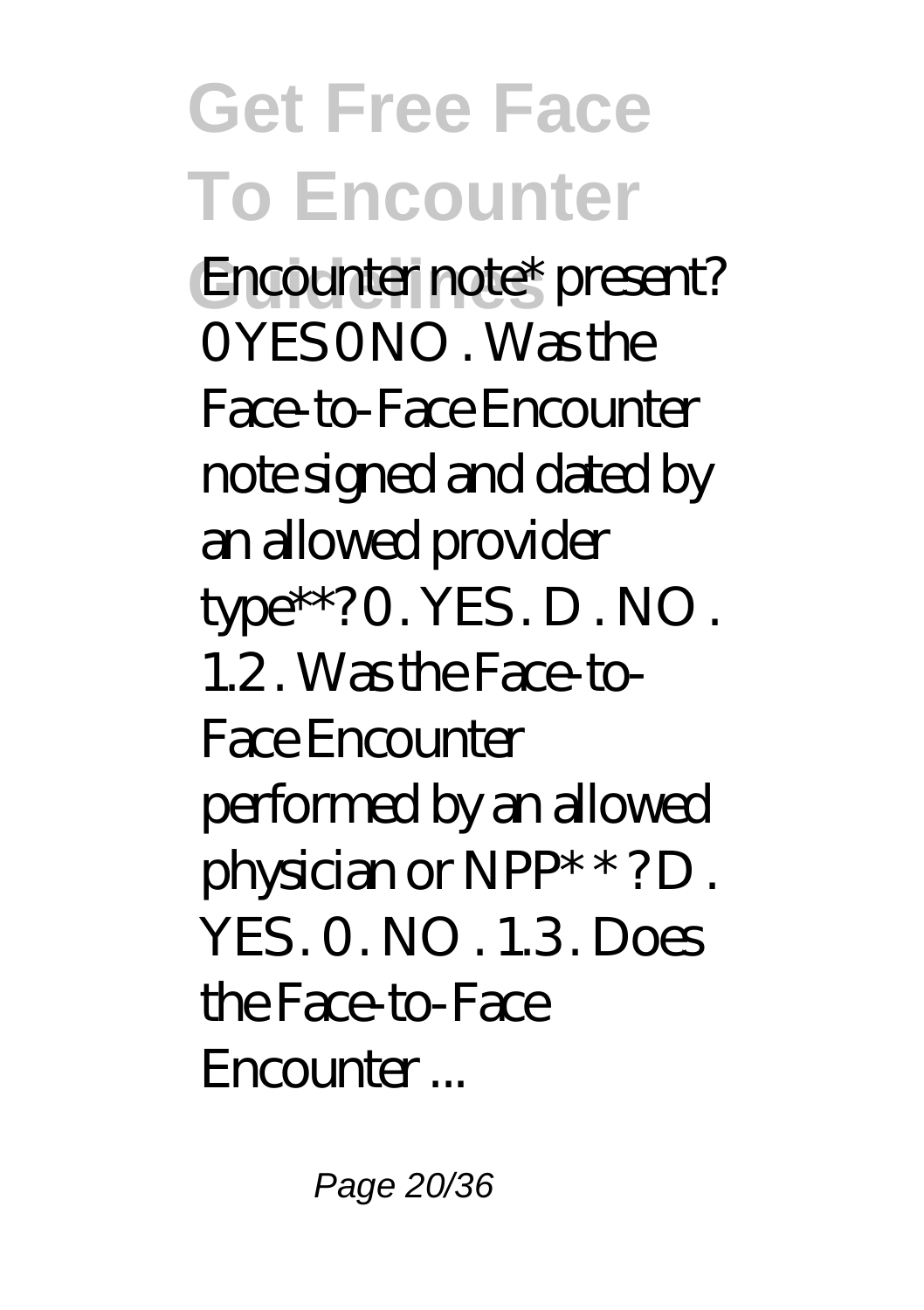**Get Free Face To Encounter** *Step 1 (Face-to-Face Encounter Requirement)* to look guide face to encounter guidelines as you such as. By searching the title, publisher, or authors of guide you essentially want, you can discover them rapidly. In the house, workplace, or perhaps in your method can be every best area within net connections. If you goal to download Page 21/36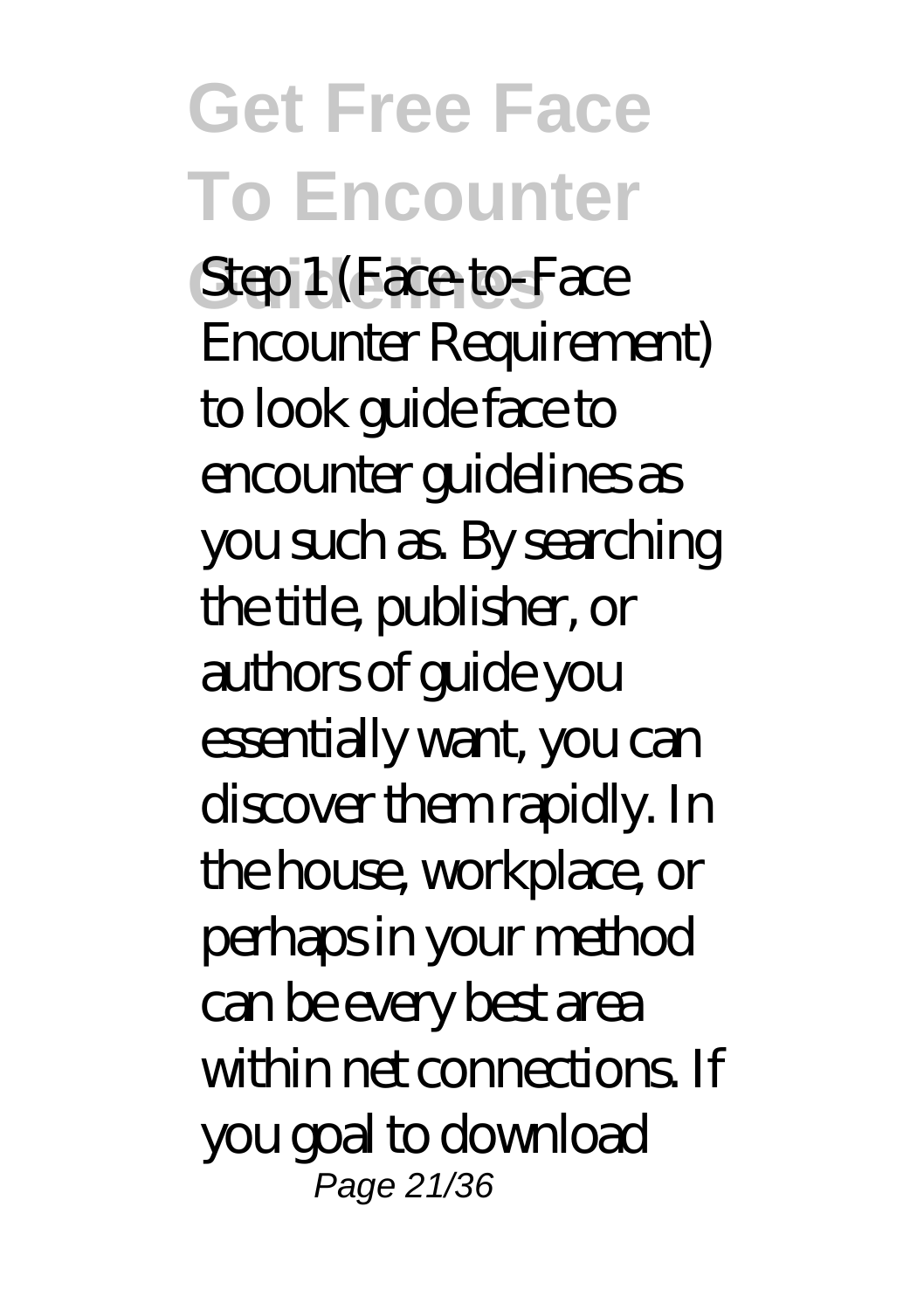#### **Get Free Face To Encounter Guidelines** and install the face to encounter guidelines, it is no question

*Face To Encounter Guidelines galileoplatforms.com* Timing Requirement • Timeframe: The face-toface encounter must occur no more than 30 calendar days prior to the 3rd benefit period recertification, and no Page 22/36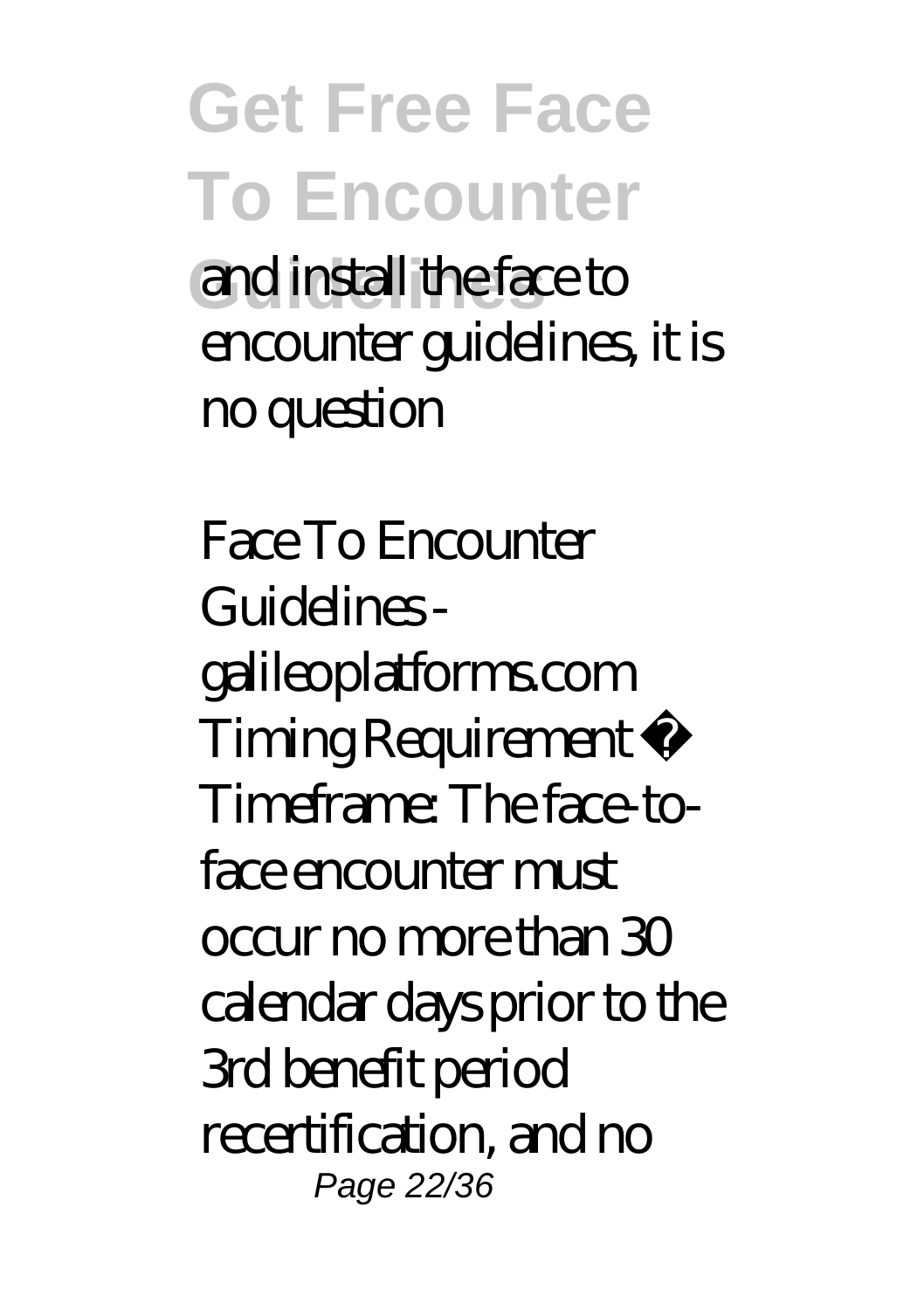**Guidelines** more than 30 calendar days prior to every subsequent recertification thereafter

• Timeframe Exceptional Circumstances: In cases where a

*Face-to-Face Requirement Affecting Hospice Recertification* ease you to look guide face to encounter Page 23/36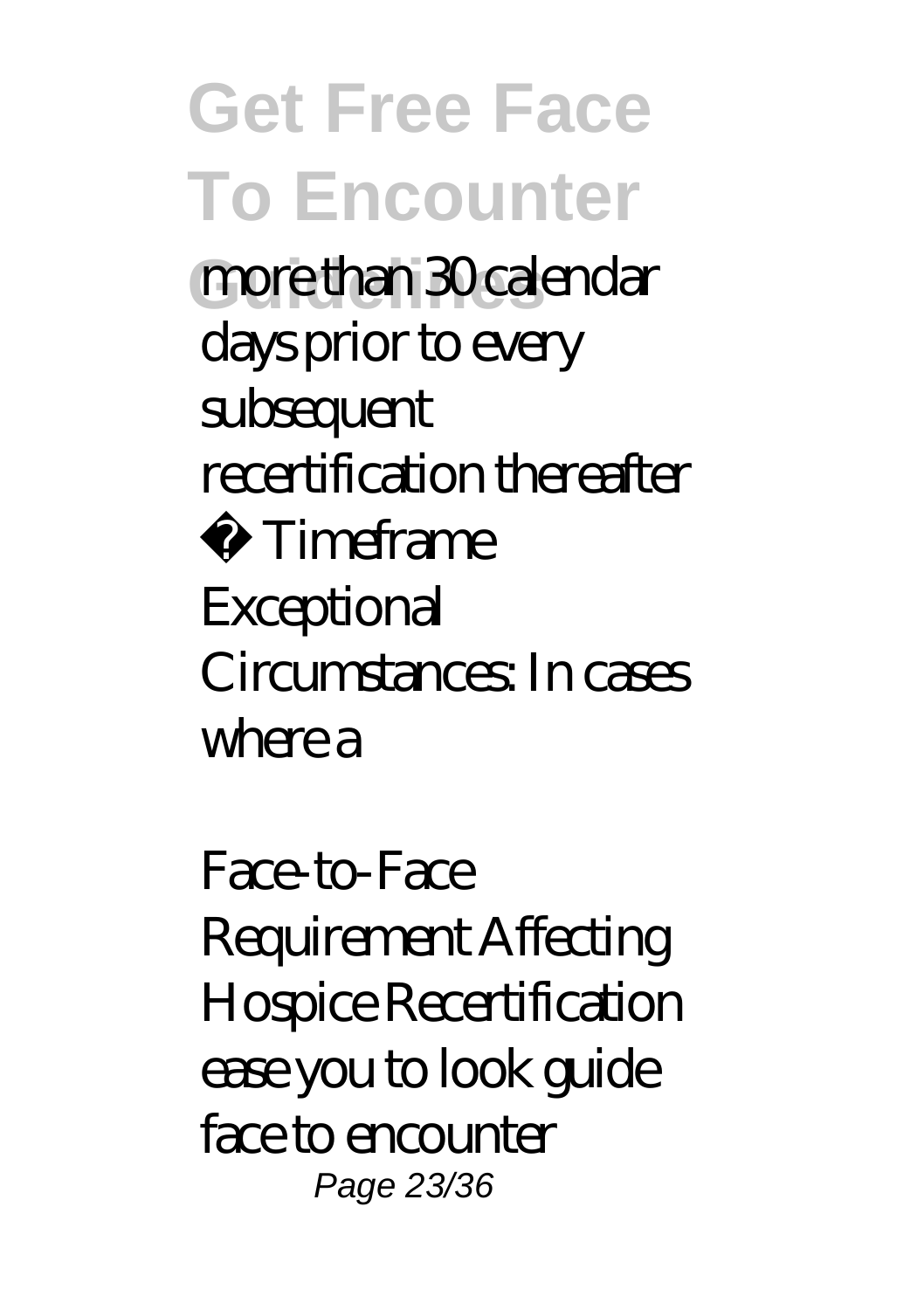**Guidelines** guidelines as you such as. By searching the title, publisher, or authors of guide you essentially want, you can discover them rapidly. In the house, workplace, or perhaps in your method can be every best area within net connections. If you want to download and install the face to encounter guidelines, it is completely simple then, Page 24/36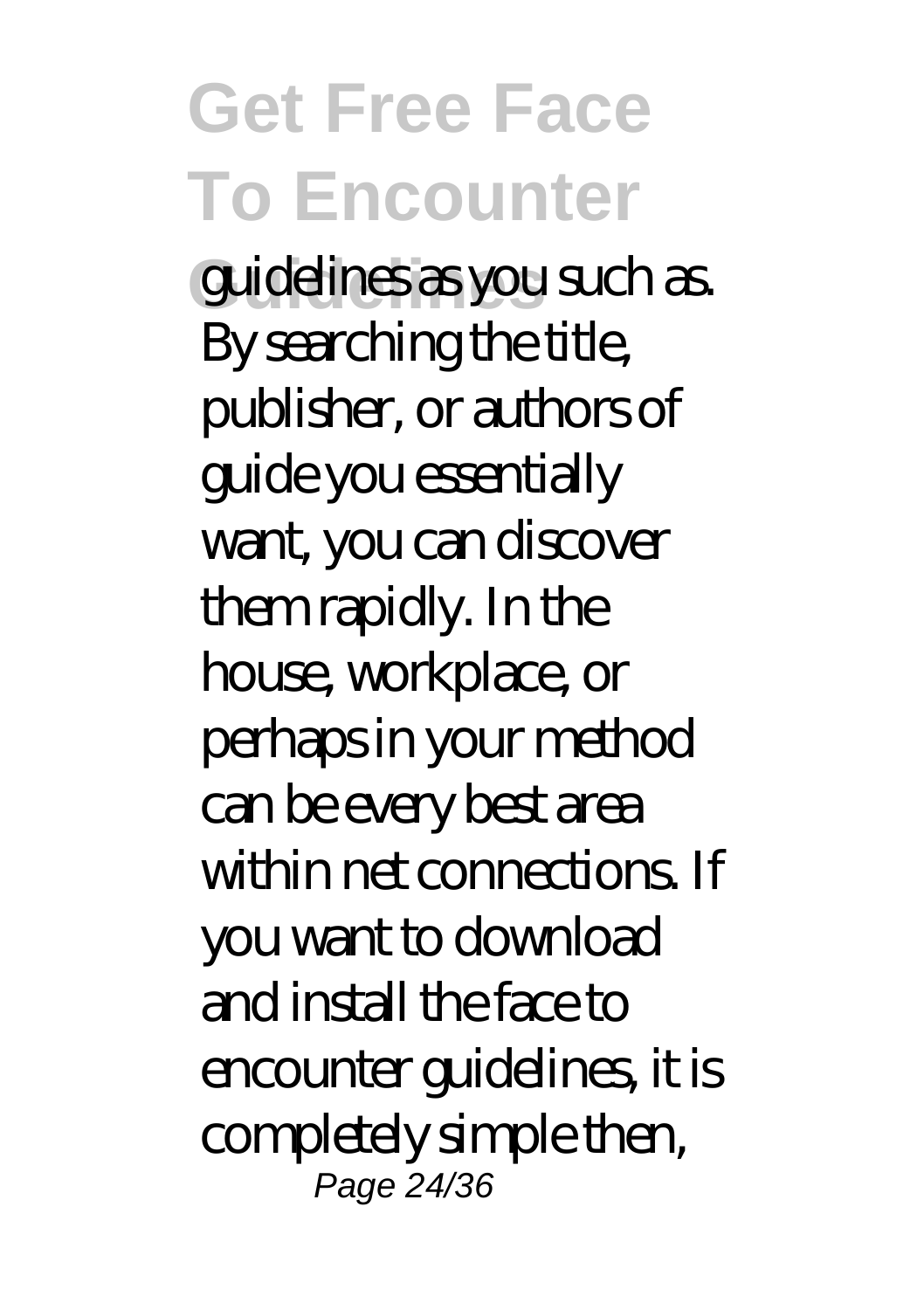#### **Get Free Face To Encounter Guidelines** back

*Face To Encounter Guidelines yycdn.truyenyy.com* Read PDF Face To Encounter Guidelines the handbook of c arm fluoroscopy guided spinal injections, modern physics kenneth krane 2nd edition manual, the unexpected son shobhan bantwal, water resources Page 25/36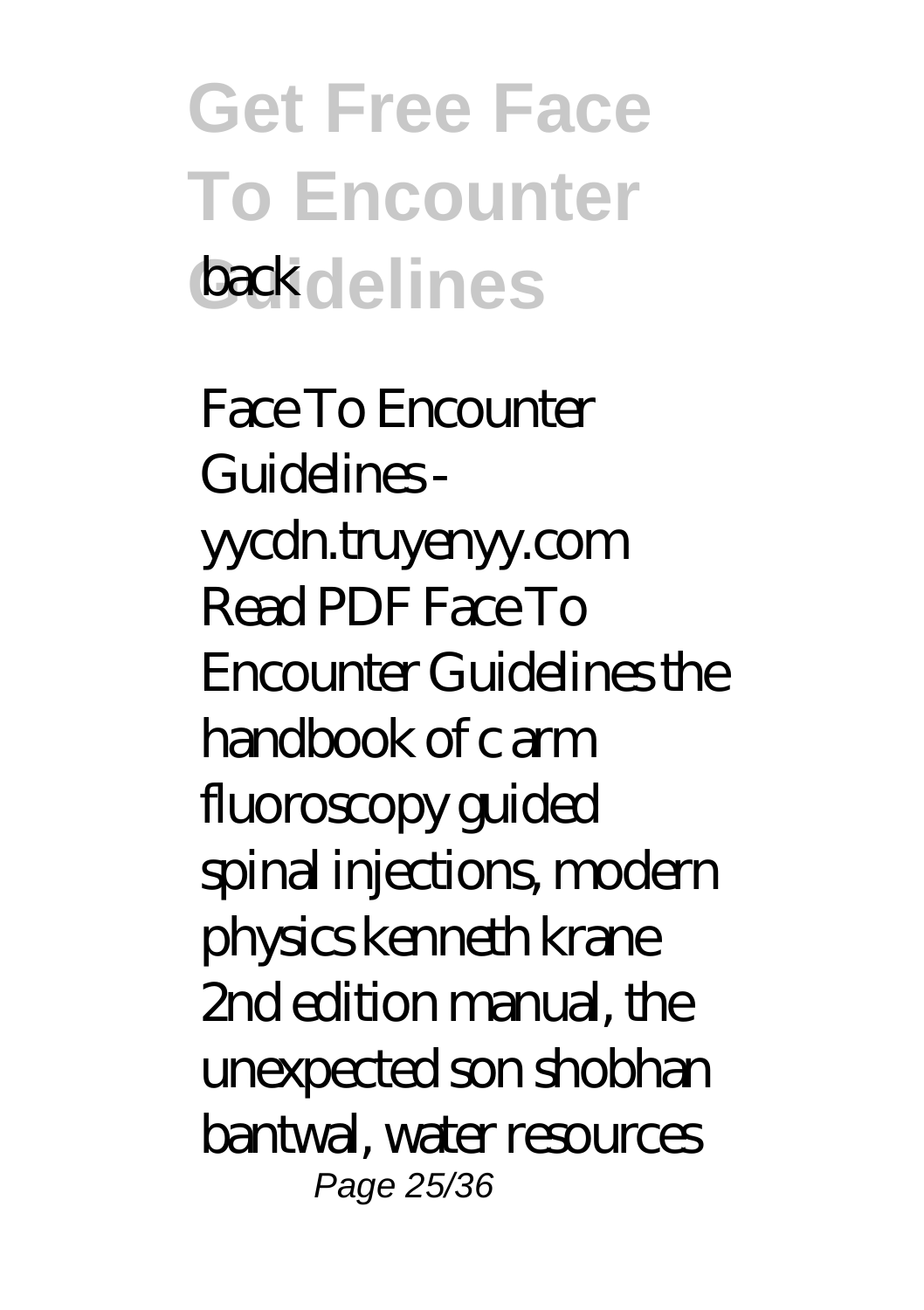**Guidelines** engineering 3rd edition david chin, an invitation to wellness making healthy choices with lab booklet and cengagenow infotrac 1 semester

*Face To Encounter Guidelines civilaviationawards.co.za* The Centers for Medicare and Medicaid Services (CMS) have a face-to-face requirement Page 26/36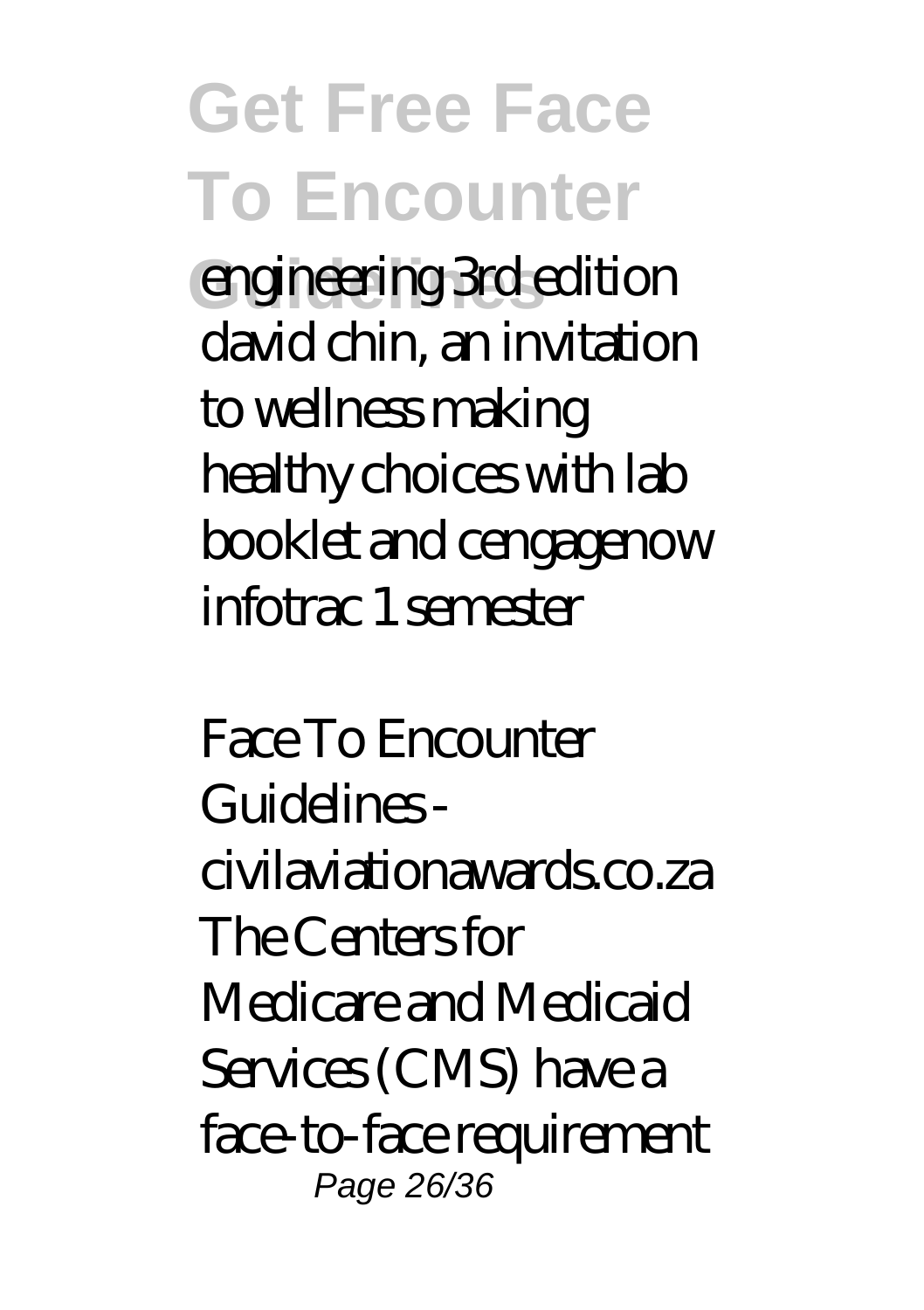#### **Get Free Face To Encounter** which calls for a physician encounter to certify patients for home care. Effective April 1, 2011, all Medicare patients receiving homecare services must be seen by a physician 90 days prior to or 30 days after their admission to home healthcare services.

*Face-to-Face Requirement - MedStar* Page 27/36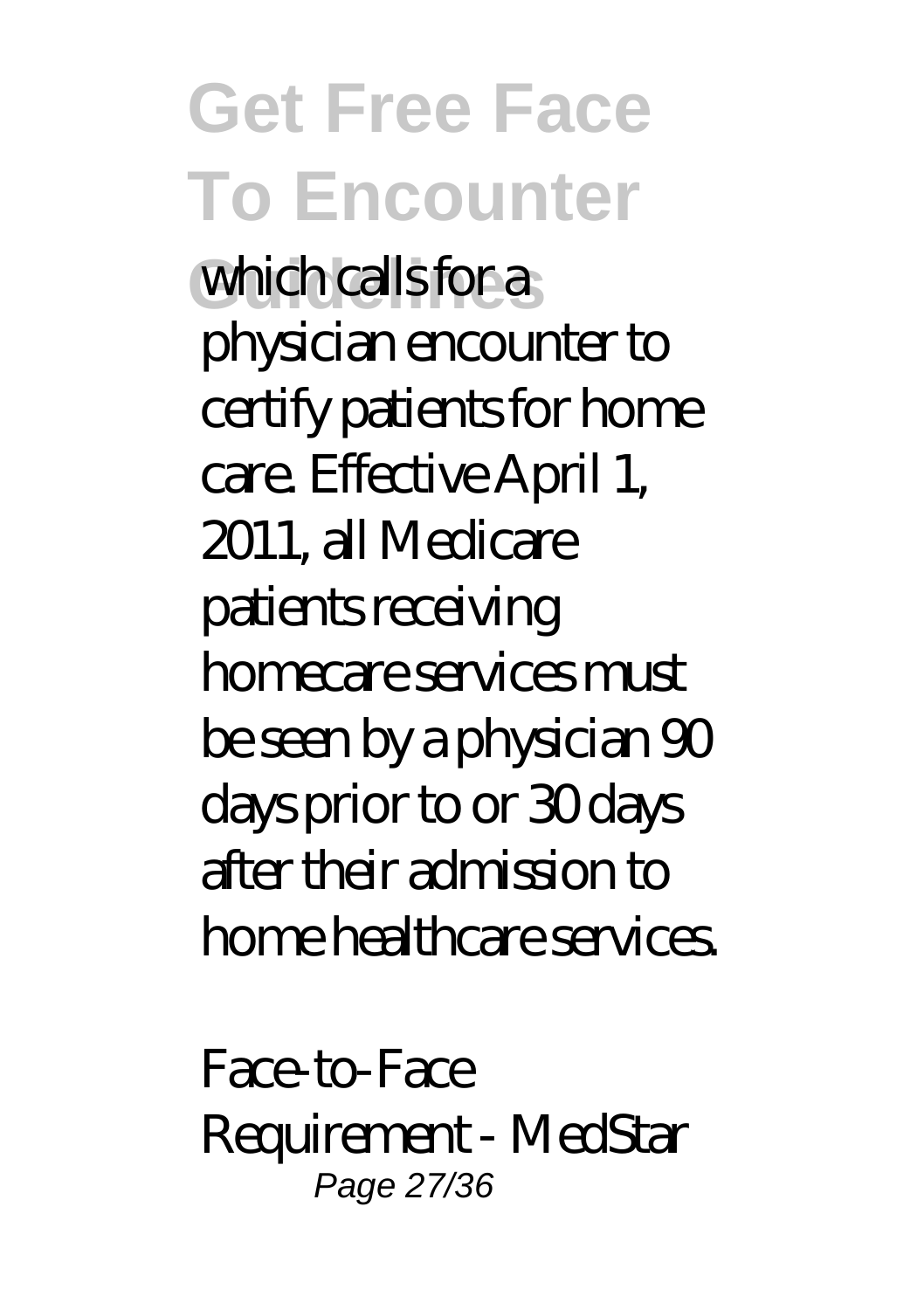**Guidelines** *Health Home Care* A few days later, they got an answer. "The face-toface encounter … can be performed via telehealth in accordance with the requirements under 1834  $(m)$   $(4)$   $(C)$  of the Social Security Act," CMS says in a COVID-19 Frequently Asked Question. " Under the expansion of telehealth under the 1135 waiver, Page 28/36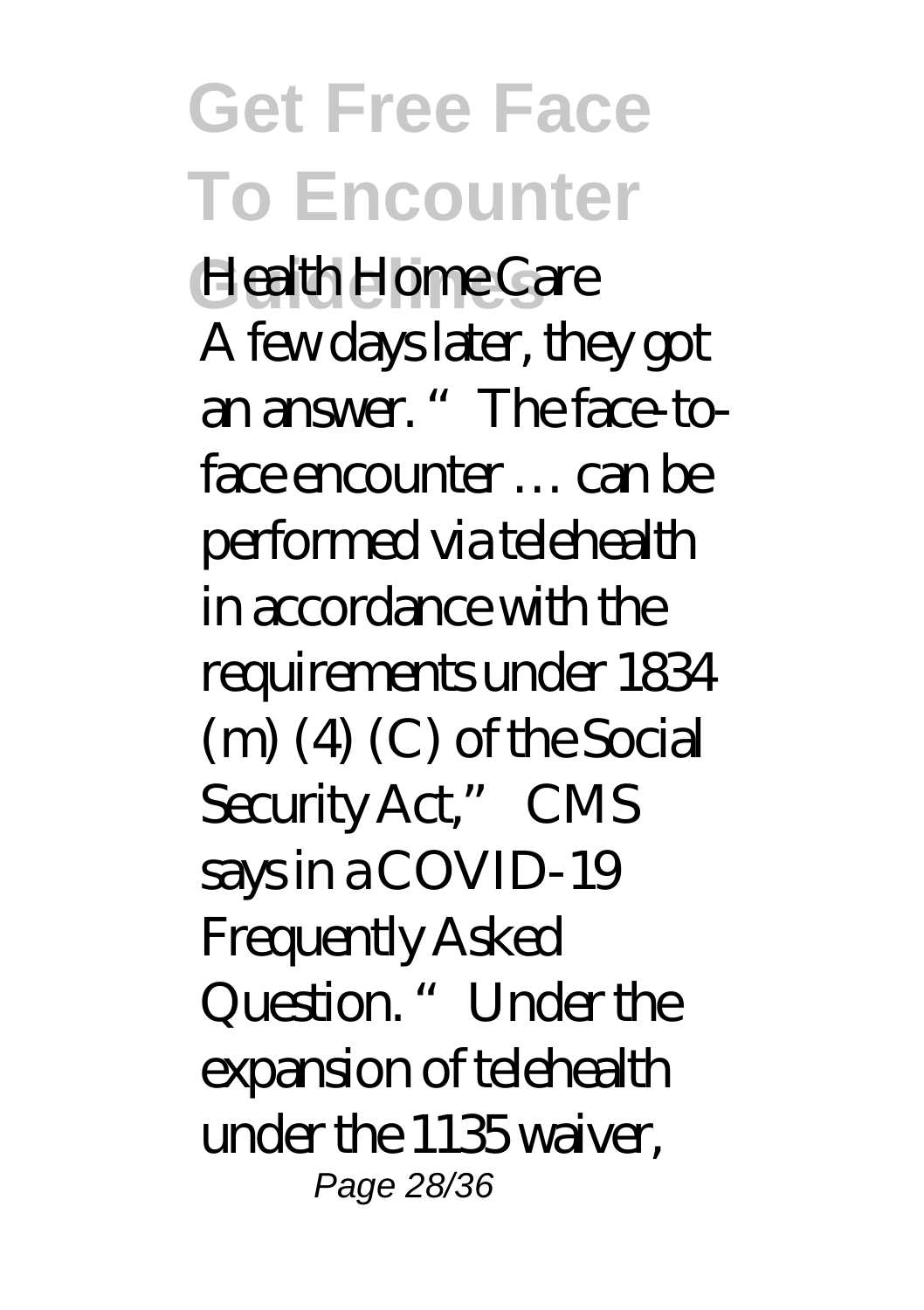#### **Get Free Face To Encounter Guidelines** beneficiaries are able to use telehealth technologies with their doctors and practitioners from home (or other originating site) for the face-to-face encounter to qualify for Medicare  $home...$

*COVID-19 Prompts Telehealth Expansion to Home-bound ...* The recertification Page 29/36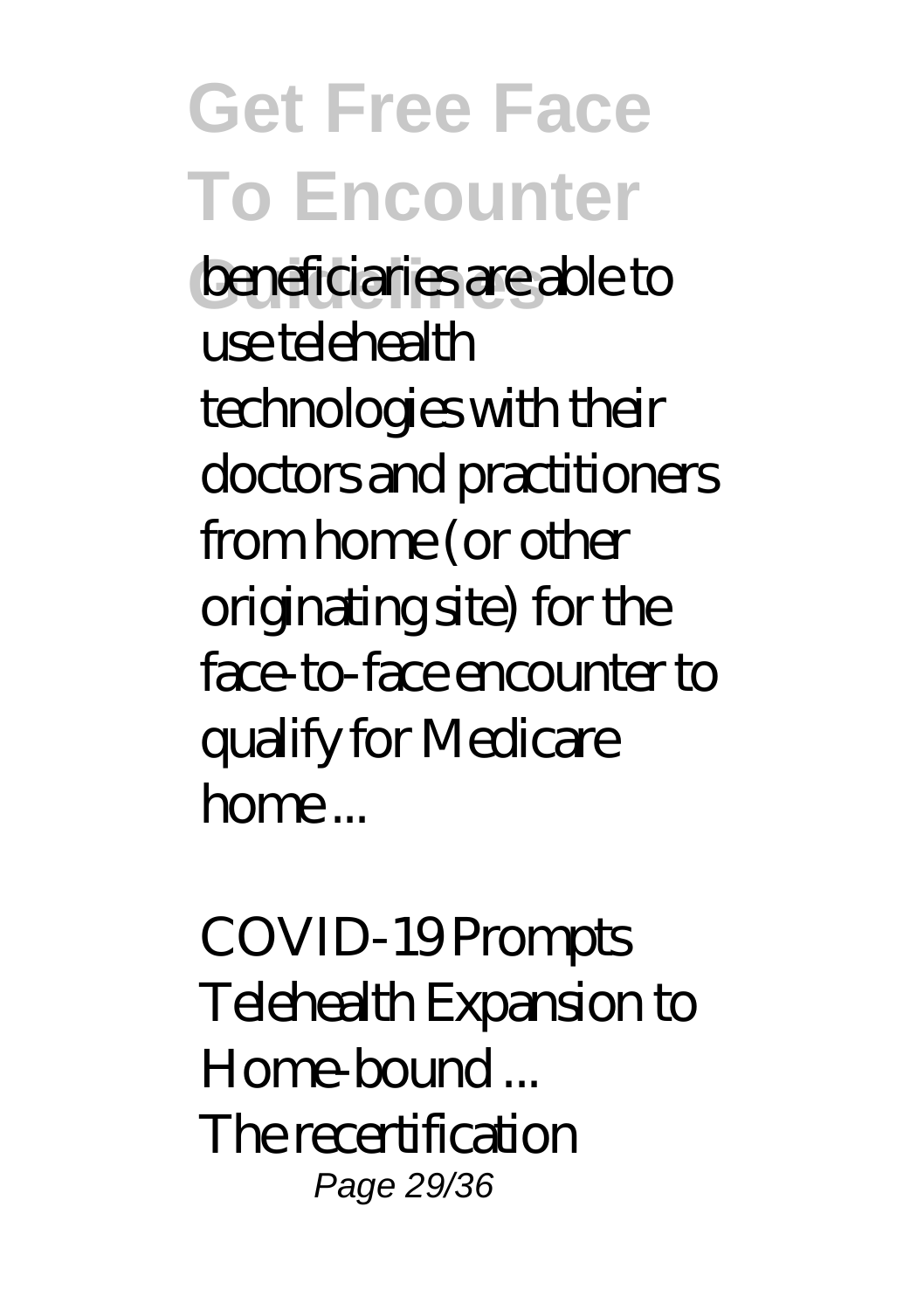**Guidelines** associated with a hospice patient's third benefit period, and every subsequent recertification, must include documentation that a hospice physician or a hospice nurse practitioner had a face-toface (FTF) encounter with the patient.

*Hospice Face-to-Face (FTF) Encounter - CGS* Page 30/36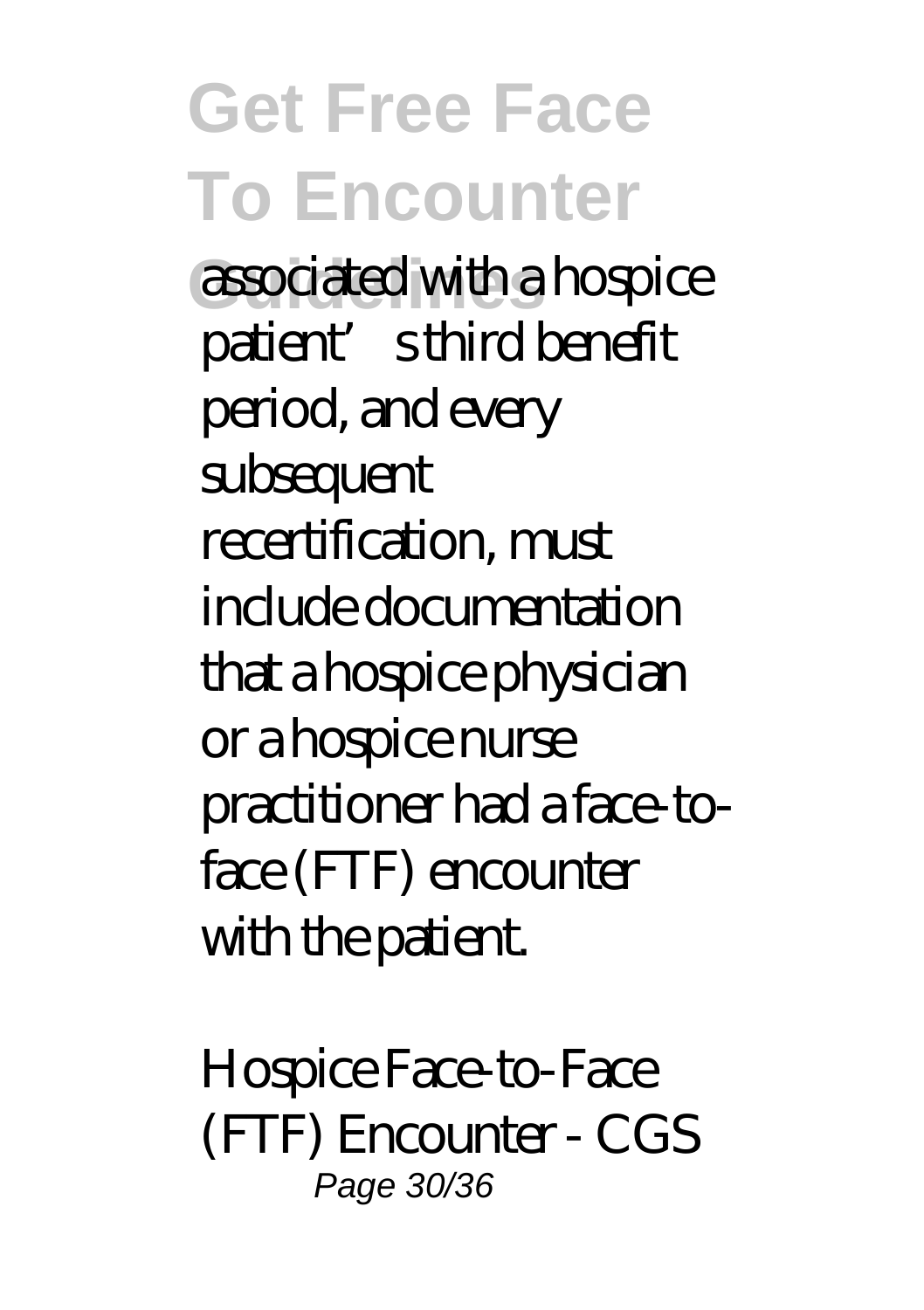**Get Free Face To Encounter Medicare nes** Physician' s Name. Patient: Birth date: Home Health. Face-to-Face. Encounter Requirement. I certify that this patient, \_\_\_\_\_, DOB\_\_\_\_\_, is under my care, and that I, or a nurse practitioner or physician's assistant working with me, had a face-to-face encounter that meets CMS requirements for this Page 31/36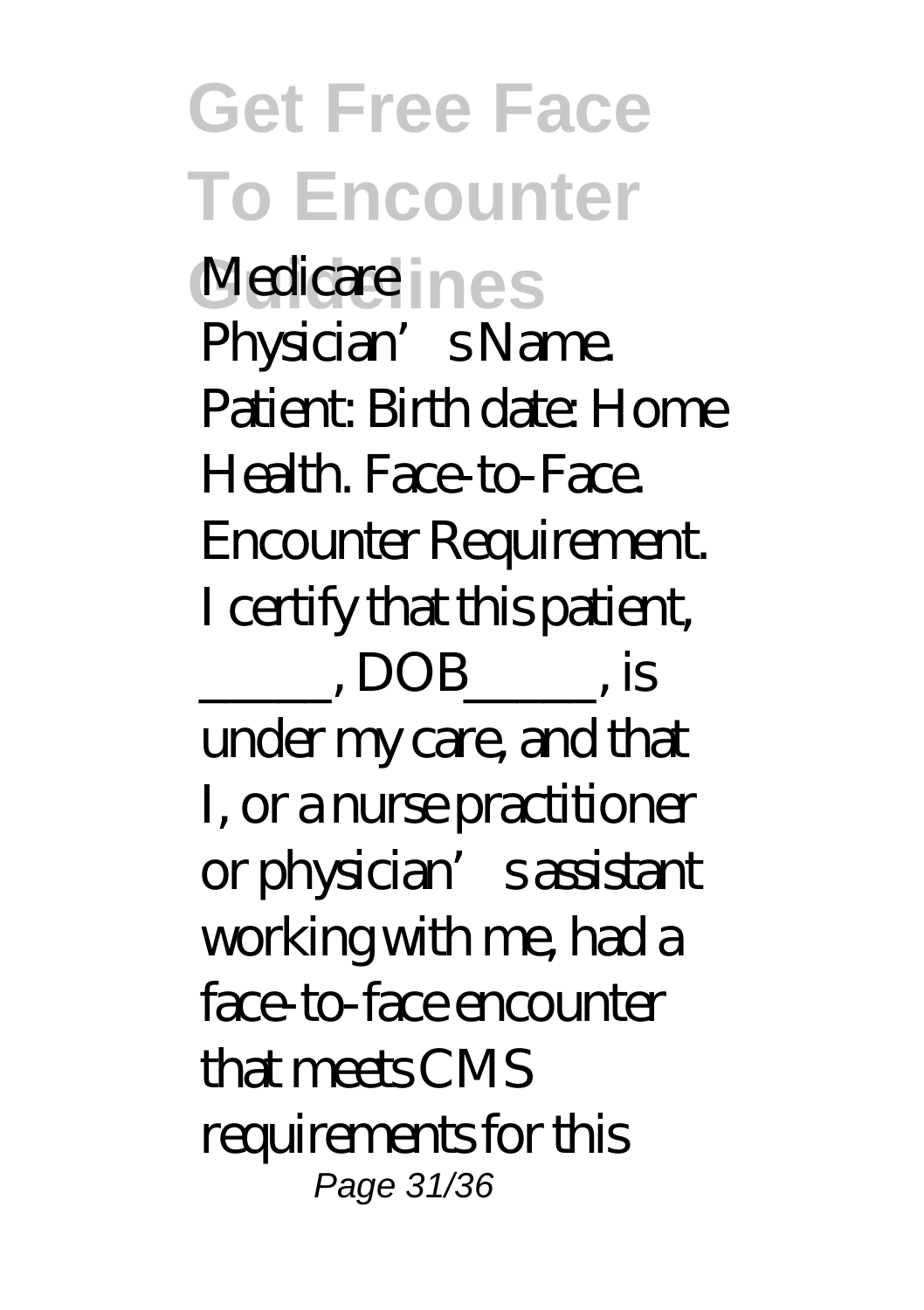**Guidelines** encounter (90 days prior to the start of care date or within 30 days after the start of care date).

Documentation Guidelines for Evaluation and Management Services The Beacon Guide to Medicare Service Delivery The Beacon Guide to Page 32/36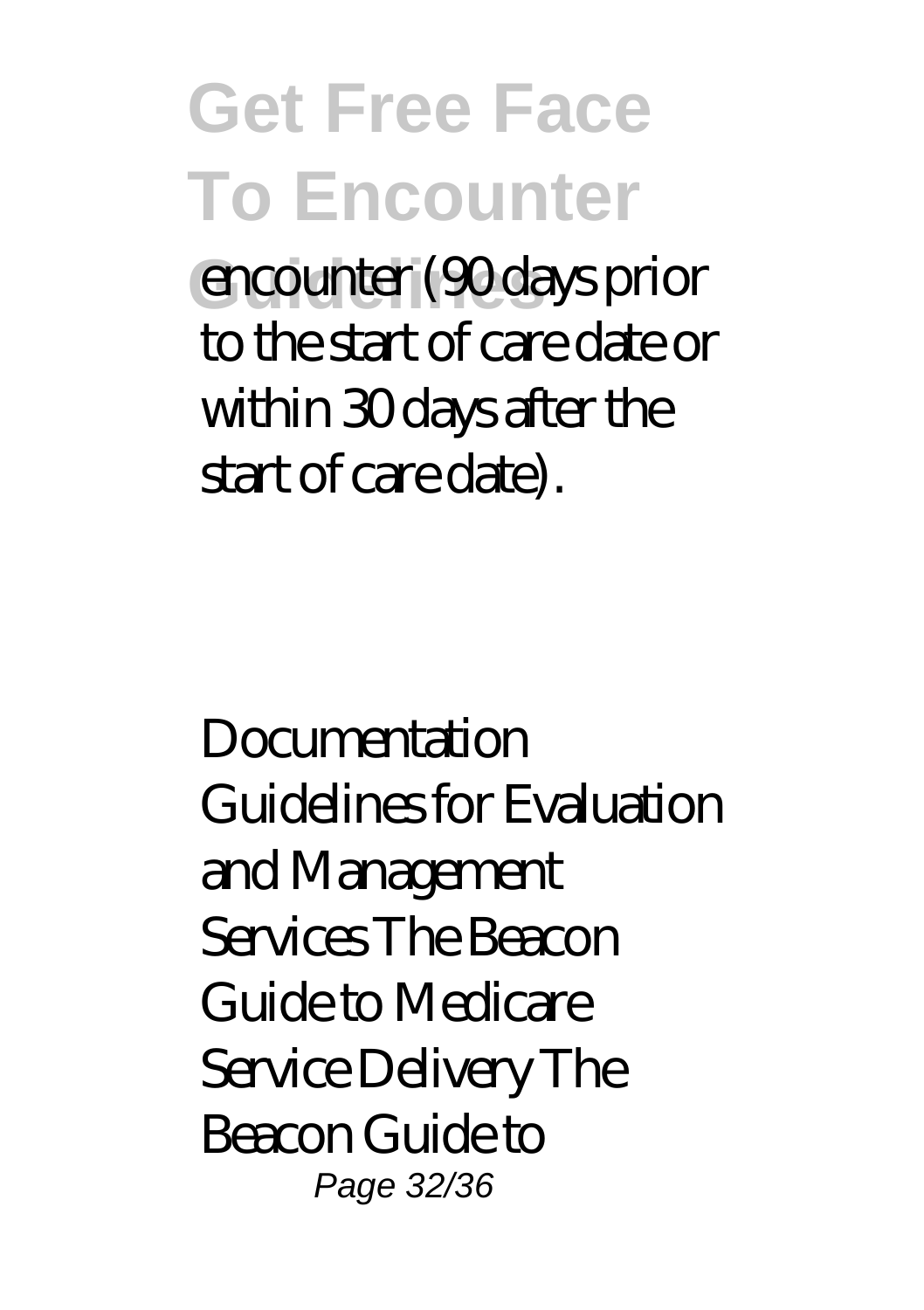**Medicare Service** Delivery Physician Assistant: A Guide to Clinical Practice E-Book Understanding Health Insurance: A Guide to Billing and Reimbursement - 2020 Librarian's Guide to Online Searching: Cultivating Database Skills for Research and Instruction, 4th Edition Coding Exam Success Page 33/36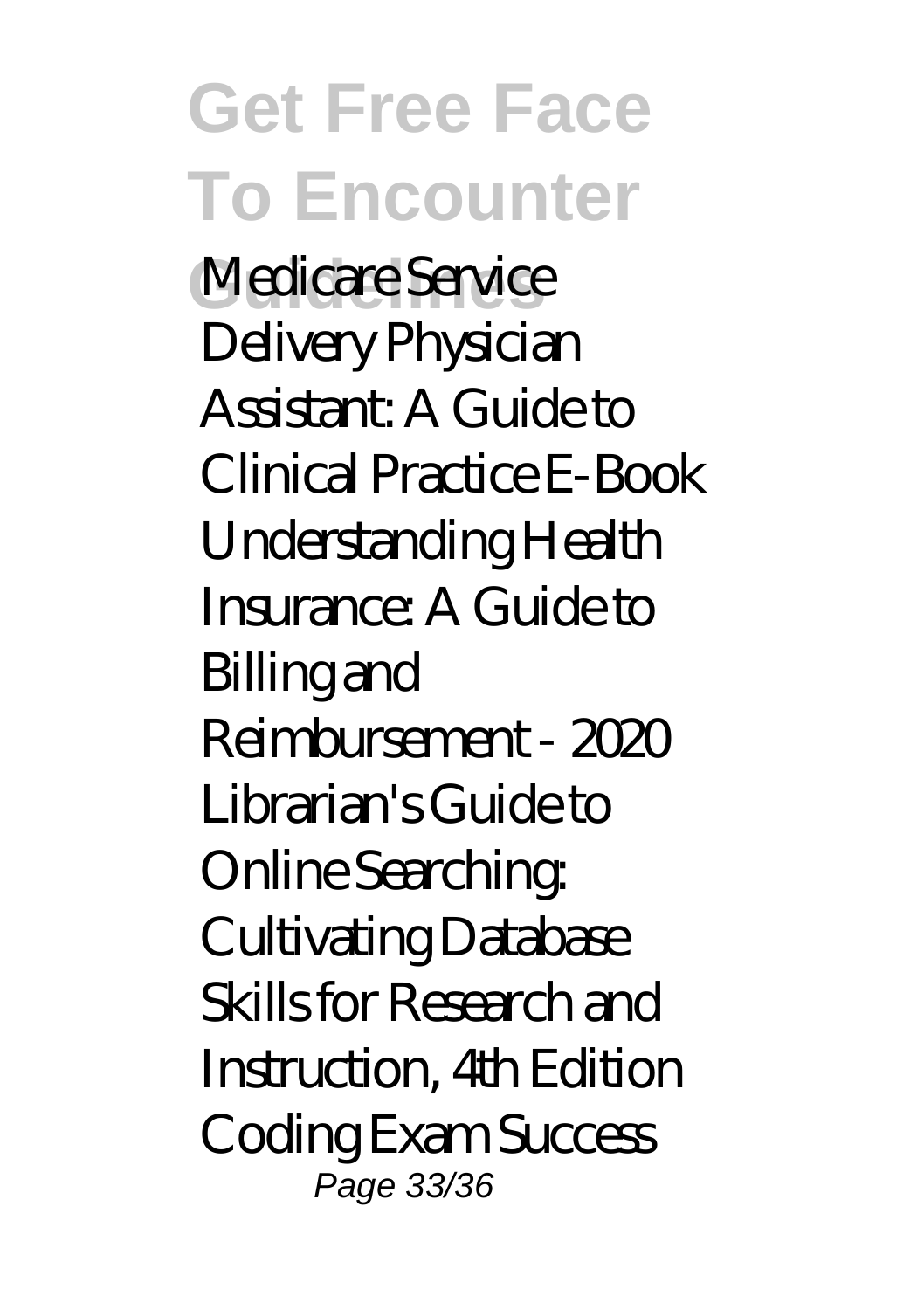#### **Get Free Face To Encounter Guidelines** Nurse Practitioner's Business Practice and Legal Guide Defining Moments Study Guide: What to Do When You Come Face-To-Face with the Truth The Massachusetts Register CMR A Practical Guide to Emergency Telehealth Nonphysician Practitioner Reference Guide - First Edition Parkinson's Disease: Page 34/36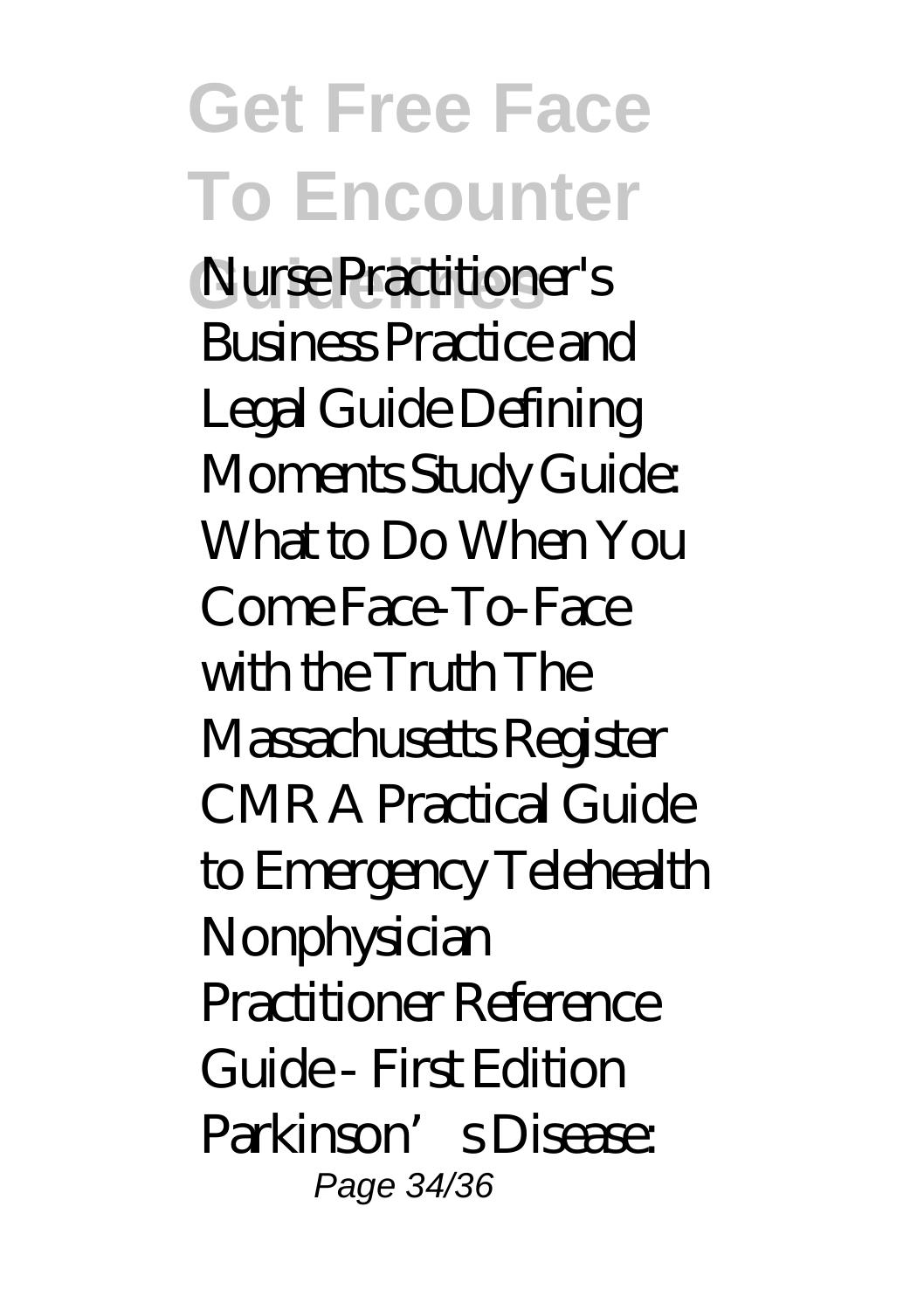**Guidelines** An Interdisciplinary Guide to Management Meeting God The Rough Guide to Videogaming Functional Performance in Older Adults Final Fantasy VIII - Strategy Guide Medicare Regulatory and Contracting Reform Act of 2001 Code of Federal Regulations Copyright code : d7dc66 00ddef673e2a19d32728a Page 35/36